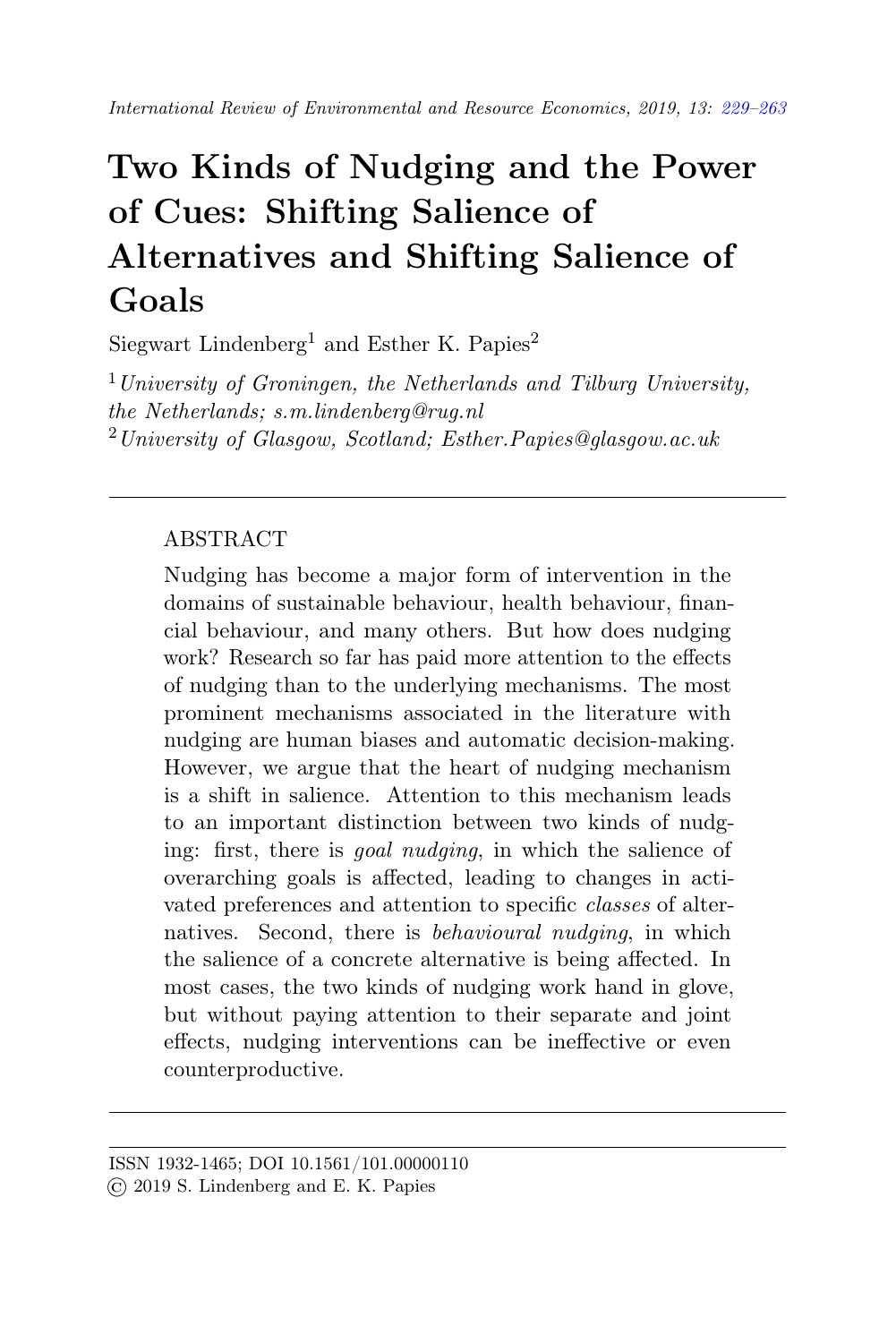Keywords: Nudging; intervention; goal-framing; shifting salience effects; shifting attention; cues

JEL Codes: D01, D02, D03, D10, D60, K0, Z13

## 1 Introduction

In recent years, the concept of nudging (Thaler and Sunstein, 2008) has increasingly gained popularity as a relatively inexpensive means to make choices that are beneficial for the consumer or society more likely. Richard Thaler even won the Nobel Prize in 2017 in great part for this contribution to this research area. Nudging plays an important role in the discussion about how to increase sustainable behaviour (see, for example, Allcott and Mullainathan, 2010; Kasperbauer, 2017; Schubert, 2017). An example is making green electricity the default option, so that people would have to make an effort to switch away from green energy (Ebeling and Lotz, 2015). An often-used example of nudging a healthy food choice is putting this food at eye level in a store, thereby drawing people's attention to it to, increasing the chance that they will buy this food (Bucher et al., 2016; Hollands et al., 2017). This kind of nudge is contrasted with banning junk food, an intervention that directly interferes with the individual's choice alternatives and their relative prices. A heralded key characteristic of nudging interventions is that individuals are more or less subtly encouraged to behave in a particular way while maintaining their liberty of choice, implying that such interventions neither ban "forbidden" options nor force a particular choice or entice with economic incentives. This key characteristic has dominated what has been written about nudging.

The effects of nudging are often not conscious and not the result of one's deliberate choice and therefore, nudging has been criticized as restricting people's freedom of choice. However, the discussion of nudging in the literature is so overpowered by ethical issues and the question whether nudging is or is not paternalistic and manipulative (e.g. Hansen and Jespersen, 2013; Leonard, 2008; Sunstein, 2015), that there is almost no attention to the mechanisms underlying nudging. For example, Hansen (2016b) maintains that "a nudge is any part of choice architecture that should not affect behaviour in principle, but does so in practice (where by principle we mean according to standard economic theory). In fact, this simplifying characteristic of what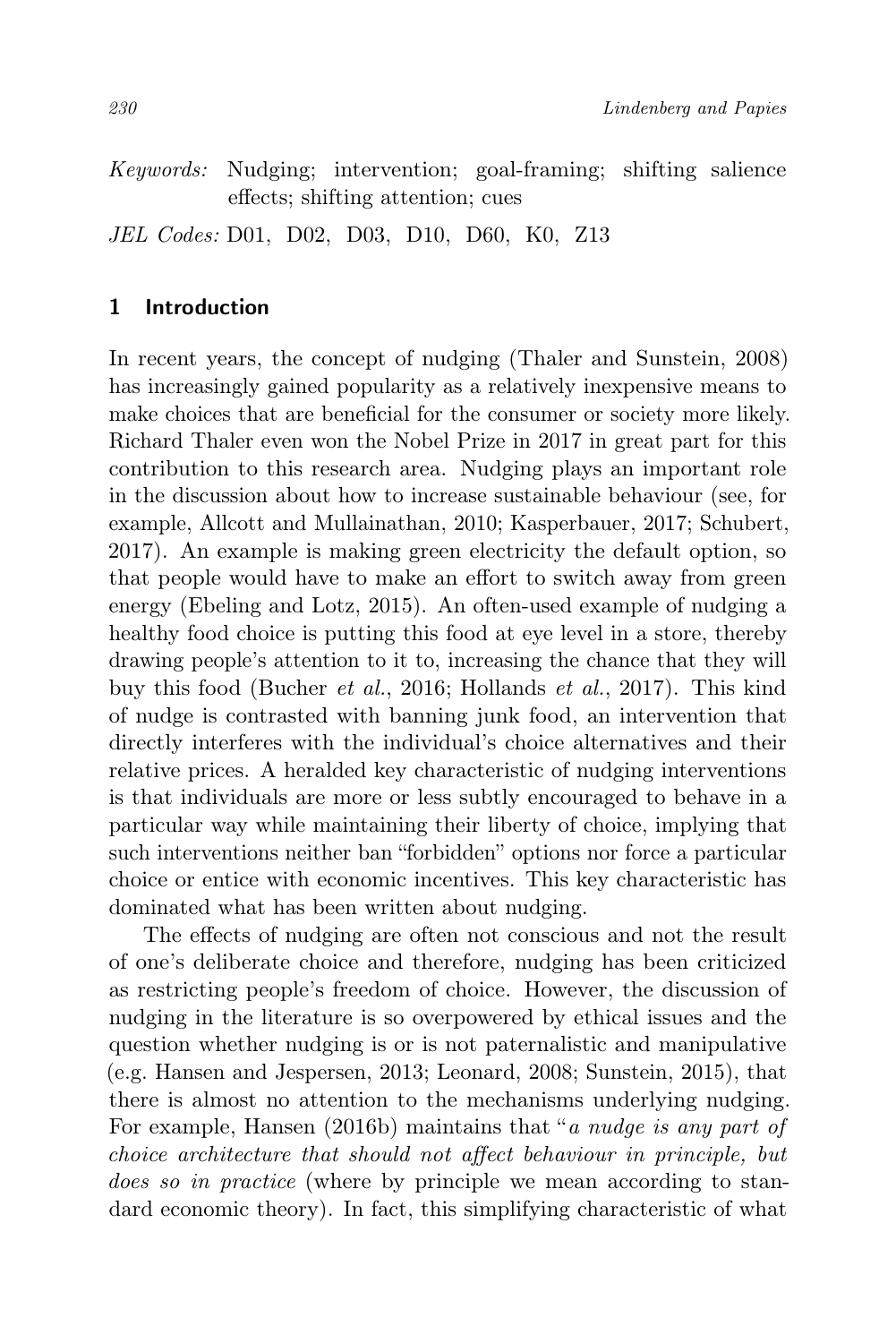a nudge is embodies the core insight driving behavioural economics." Thus, rather than focusing on mechanisms, such a definition focuses on deviations from standard economic theory (the latter being seen as a theory of free choice). Another prominent way to define nudging is in terms of examples. For instance, Sunstein (2014b) presents a short guide concerning nudging, and states: Nudges are "liberty-preserving approaches that steer people in particular directions, but that also allow them to go their own way." (p. 583). Rather than explicating the mechanisms by which this is supposed to happen, Sunstein presents examples: "Nudges span an exceedingly wide range, and their number and variety are constantly growing. Here is a catalogue of 10 important nudges — very possibly, the most important for purposes of policy along with a few explanatory comments:" (p. 585). Often, we find hints that the mechanisms are psychological processes that circumvent human rationality. This, however, is more a bow to what inspired Thaler and Sunstein to begin with, namely all sorts of heuristics and biases described by Kahneman and co-authors, rather than an elaboration of the mechanisms behind nudging effects. Sunstein (2014a) himself came close to putting his finger on the core process involved in nudging, namely salience effects. But he did not go much beyond mentioning it. Why bother about mechanisms? We contend that both the interventions with nudging and the discussions about the ethicality of nudge interventions require insight into the psychological mechanisms that underlie nudging effects. As Hauser et al. (2018, p. 18) state: "we suggest focusing first on the psychological mechanisms likely to be at play in a given population in a given context — one such method could be to first understand minds in order to budge minds, and thereby nudge behavior."

In the following we will elaborate of what we take the core mechanism to be, and on this basis we will show that once we pay attention to this basic mechanism, we also discover that it is useful to distinguish between two rather different kinds of nudging and show that these two kinds are often sequentially involved in actual nudging interventions.

## 2 Shifting Salience Effects and Nudging

Environments influence behaviour especially by cues that convey important information or trigger an affective reaction. For example, seeing a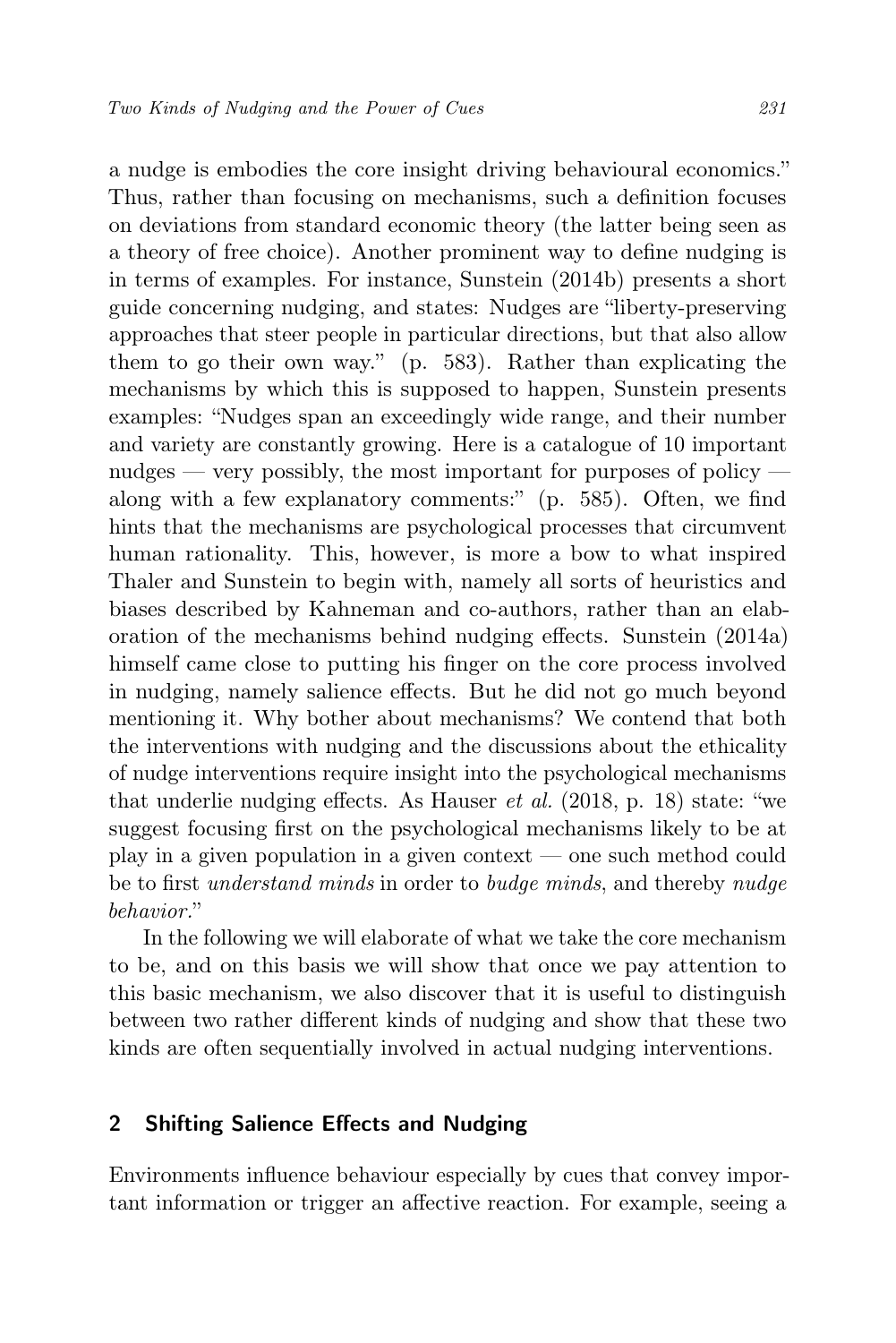piece of litter on the sidewalk can influence one's behaviour because it is a cue that other people did not keep to the antilitter norm. However, which aspects present in a situation are influential (i.e. are cues that affect behaviour) depends not just on people's preferences, or wishes, or attitudes, but on what is activated in people's mind at the moment (Förster *et al.*, 2005). What they have on their mind governs people's focus of what they attend to, and what specific preferences are activated. In order to get at the effects of this focusing process on behaviour, it is important to realize that there are two related but quite different ways in which the combination of attention and specific preference-activation is influenced. First, overarching goals will determine what kinds of things one pays attention to and what specific preferences are activated at the moment (Lindenberg and Steg, 2007, 2013; Papies, 2016a). These are abstract goals that, when activated (or "salient"), determine what kind of subgoals are being considered and what general aspects we attend to and which we ignore. They thus determine the playing field. For example, when it is activated (salient), the overarching goal "to behave appropriately, to conform to social norms and rules" (see below for more detail) in turn activates social preferences and focuses attention on what is expected and on what the relevant norms and rules in this situation are; and it inhibits attention to aspects that are unrelated to this focus, such as how much fun something is, or how much profit it would generate (Lindenberg and Steg, 2007). Importantly, the salience of overarching goals can change from one situation to another due to changing cues (hence we speak of shifting salience effects). This leads to the central claim that, even though somebody's preferences themselves may not change situationally, the situational activation of preferences does change as does the selective attention to affordances, opportunities, and constraints.

Second, when a particular overarching goal is salient, different subgoals are possible. For example, for the goal to behave appropriately, subgoals could be eating healthy food, keeping the environment clean, saving energy, or helping somebody. Which of these subgoals will be attended to is not determined by the overarching goal itself, but often by the specific choice situation one in: Is there a choice of different foods? Should or should one not throw the wrapper of one's chewing gum on the street? Is one confronted with possibilities to save energy? Somebody needs help right now, should one help? Often it is not just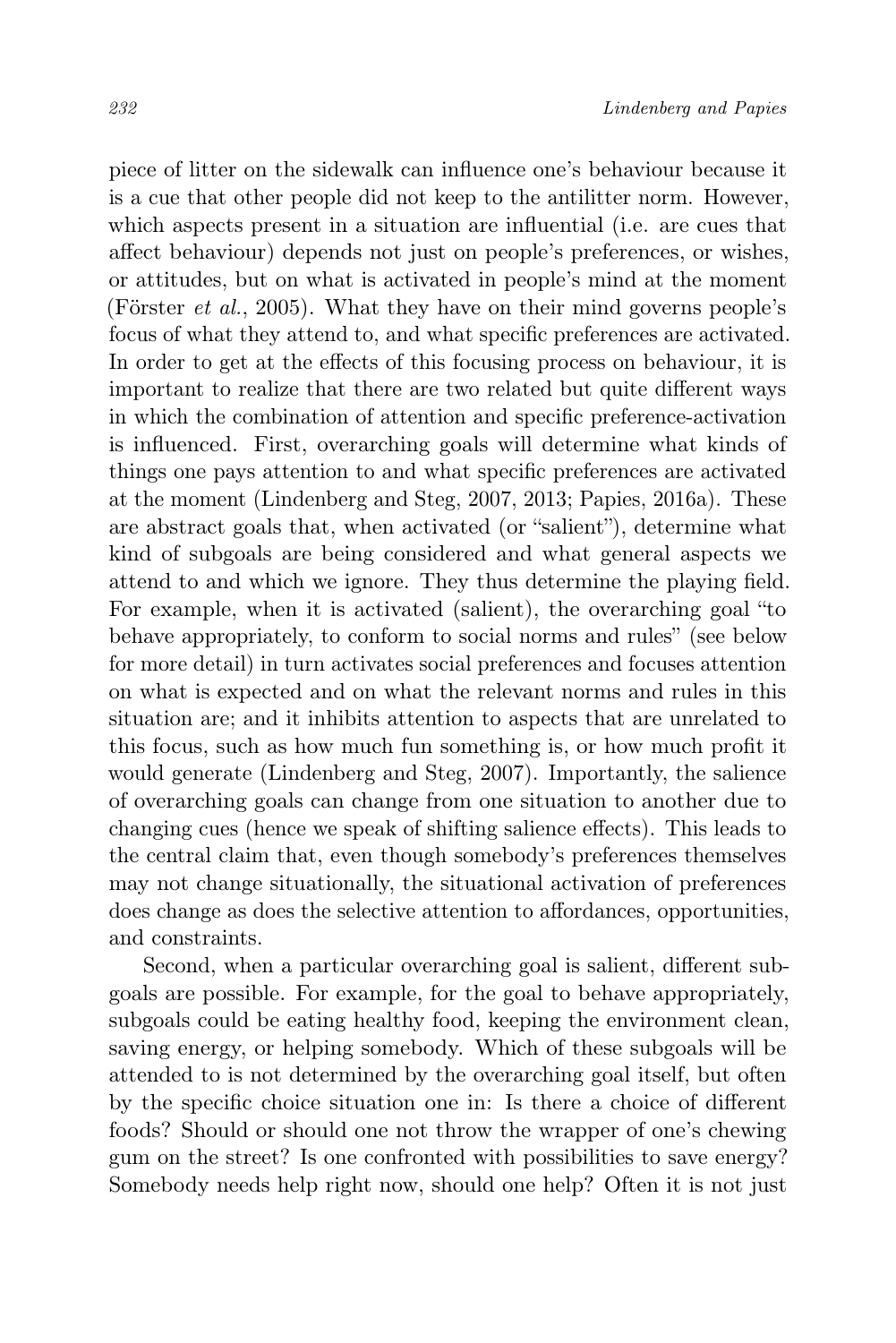the situation, but also another more concrete goal that influences what specific aspects are being attended to. For example, people choosing food from a menu in a restaurant may have a concrete goal to control their calorie intake and may pay specific attention to calorie labelling of menu items (Papies, 2016b). If, however, an overarching hedonic goal is salient, they may instead pay attention to the food they find particularly delicious, more or less ignoring the calorie labels.

Cues in the environment may accidentally influence what people's attention is focused on, but they may be (and often are) also purposefully manipulated to influence people's goals and specific goal-directed behaviours. When they are manipulated this way, we speak of "nudging". Given the two mechanisms by which cues influence goal-directed behaviour outlined above, one can distinguish two kinds of nudging, each of which makes use of a different kind of shifting salience effects: goal nudging (influencing the overarching goal that determines the playing field for preferences and attention) and behavioural nudging (drawing attention to specific and positively valenced, i.e. acceptable, alternatives or aspects; see Figure [1\)](#page-5-0).

# 3 Theoretical Frameworks for Shifting Salience Effects

## 3.1 Goal Nudging

For goal nudging, the relevant framework is goal-framing theory (Lindenberg and Steg, 2007, 2013). This theory is particularly useful in this context because it deals with the mechanisms that create shifting salience effects with regard to overarching goals, and most human behaviour is at some level goal-directed. The theory distinguishes three most important overarching goals:

Normative goal: to behave appropriately, conform to social norms and rules (subgoals are for example eating healthy food, helping others, keeping the environment clean).

Gain goal: to maintain or improve one's resources (subgoals are for example making money, gaining status, saving for later; investment goals, Papies, 2016a).

Hedonic goal: to maintain or improve the way one feels right now (subgoals are for example economizing on effort, having fun).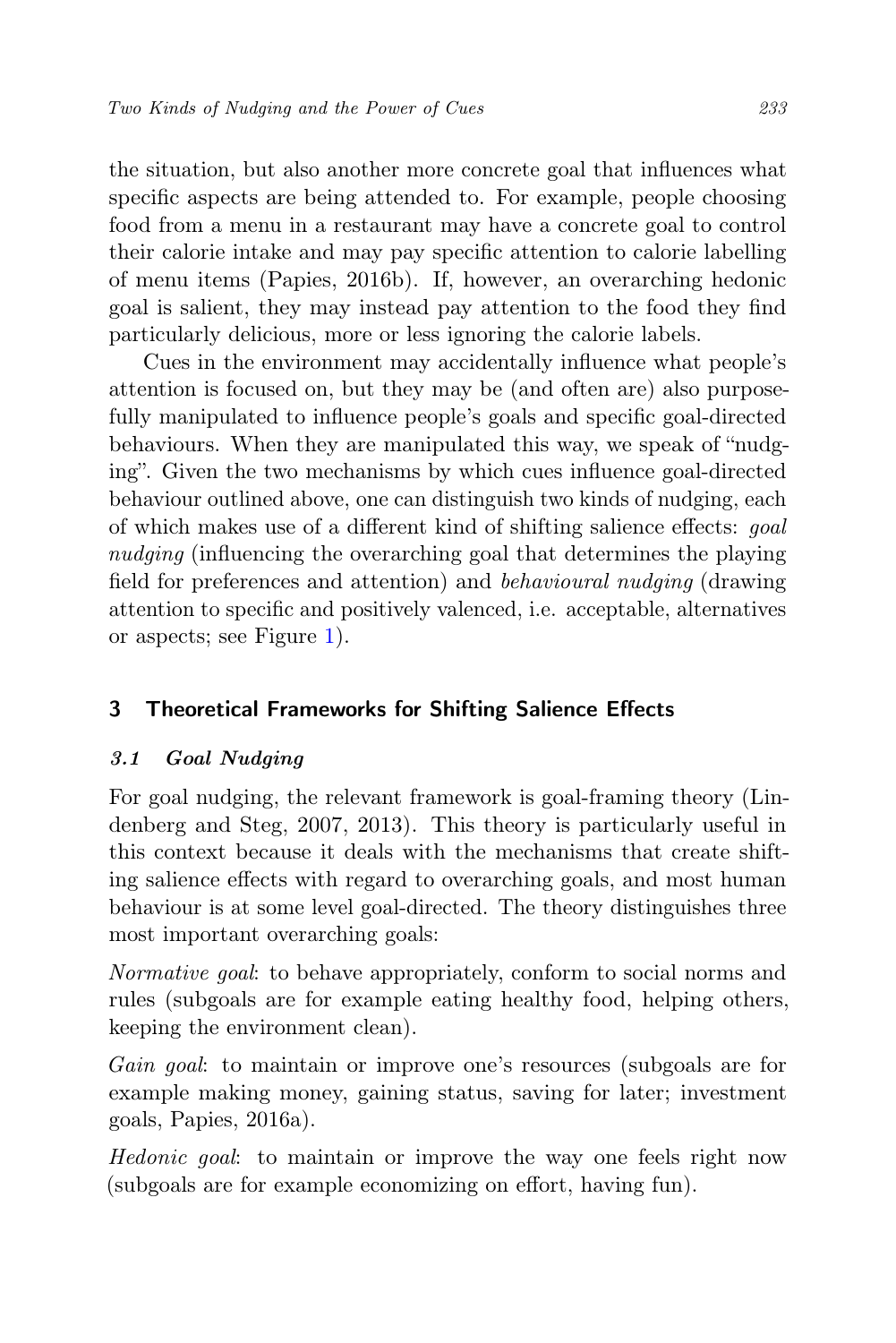<span id="page-5-0"></span>

Figure 1: Shifting salience effects concern the shift of attention to certain classes of alternatives or aspects (overarching goals) or of attention to concrete alternatives and aspects. Nudging interventions can thus be distinguished into goal nudging (affecting classes of alternatives) and behavioural nudging (affecting concrete alternatives). In many cases the two kinds of nudging are combined.

Goals can guide behaviour only to the degree they are mentally accessible (i.e. activated) (Kruglanski and Köpetz, 2009), either consciously or unconsciously. At any given time, all three overarching goals are activated to some degree. However, usually one of them is more salient than the other two goals and thus most strongly influences the "framing" of the situation by determining what at a given moment we attend to, what concepts and specific kinds of knowledge are being activated, what we expect other people to do, what kinds of alternatives we consider, what information we are most sensitive about, and how we process information, even what we like or dislike, (Bargh et al., 2001; Förster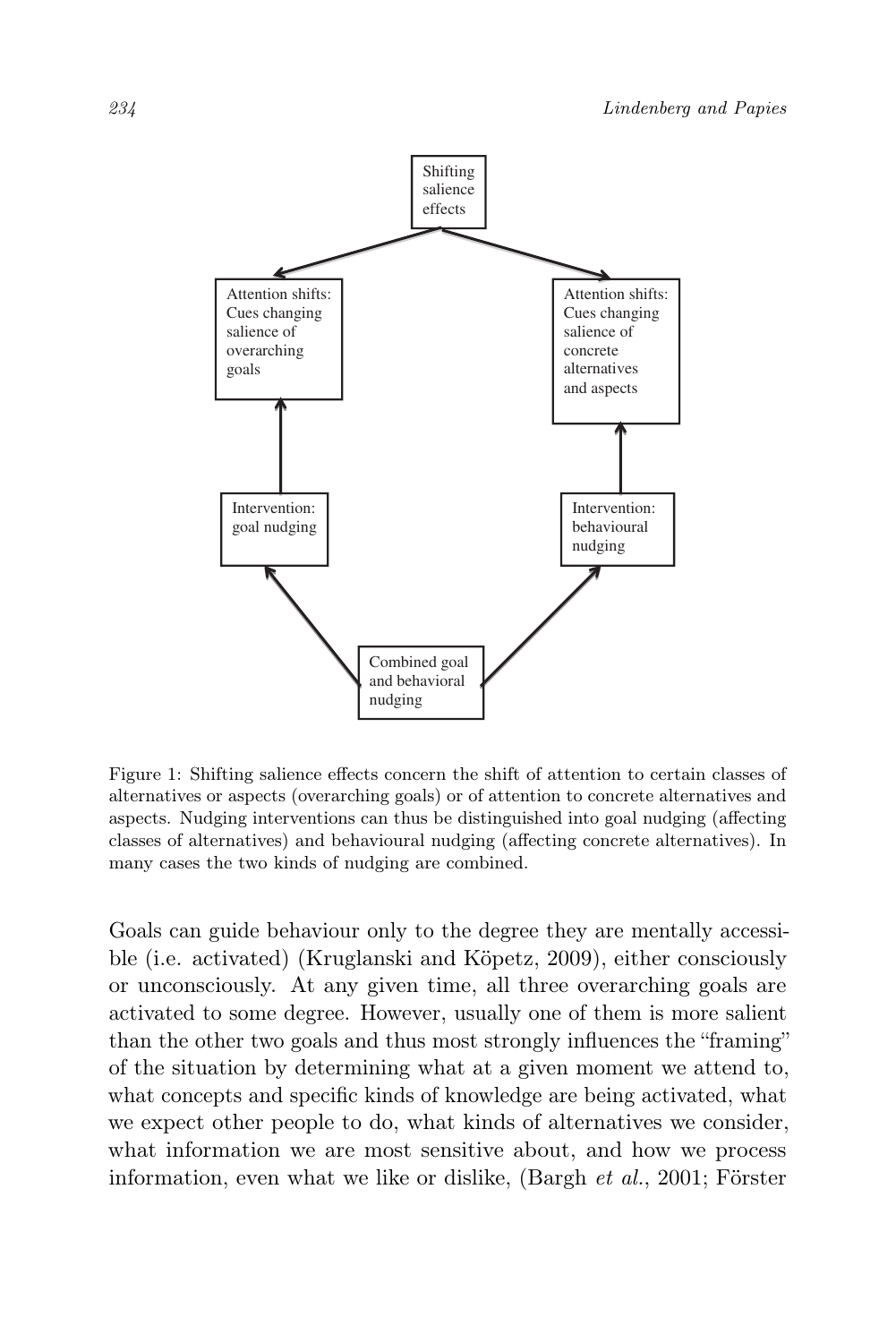et al., 2007; Kay and Ross, 2003; Kruglanski and Köpetz, 2009; Papies and Aarts, 2016). There is an asymmetry in apriori strength: Apriorily, the hedonic goal is the most salient, and the normative goal the least salient.<sup>[1](#page-6-0)</sup> This means that unless the normative goal receives extra support (especially by cues in the environment), behaviour will be dominated by the hedonic or gain goals. For social life, it is essential that the normative goal is supported (Lindenberg, 2015). This is the reason why shifting salience interventions are so important for social life. No other form of intervention can make this happen.

The change in salience of an overarching goal is called a "normative shift", a "hedonic shift", or a "gain shift", depending on which goal has become more salient. These shifts are typically elicited by cues in the environment of the person (e.g. the presence of tasty food). Nudging thus leans on the power of cues to affect the salience of overarching goal or concrete alternatives (Lindenberg, 2012). Salience-shifting cues in the environment can be social (e.g. conveying information about the behaviour of others) or physical (e.g. conveying information on context, say through religious images). There are also signals inside the person that affect the salience of goals, such as a feeling of pain, or peoples' values. Values and overarching goals are related but different (Steg et al., 2016). Values are general and quite stable preferences concerning the dimensions of the overarching goals. Thus, people can assign a high value to gain, and/or to hedonic aspects, and/or to normative obligations (the latter may be grouped differently under social and biospheric obligations) which affects the salience of overarching goals. People who have, say, strong biospheric values, are more sensitive to cues in the environment that relate to biospheric issues (Bolderdijk et al., 2013a). Still, the influence of environmental cues can be so strong that it temporarily overrules the influence of values on the salience of overarching goals. For example, even people with strong normative values may be provoked by other people's behaviour in such a way that the salience of their hedonic goal is increased and they violate their own

<span id="page-6-0"></span><sup>&</sup>lt;sup>1</sup>This difference in apriori strength has to do with the fact that the hedonic goal serves individual need satisfaction (visceral influence), the gain goal serves resources for need satisfaction, and the normative goal serves functioning in the group. Thus, the gain goal and even more the normative goal are subservient to the visceral influences unless they receive extra support for their activation (see Lindenberg and Steg, 2013; Loewenstein, 1996).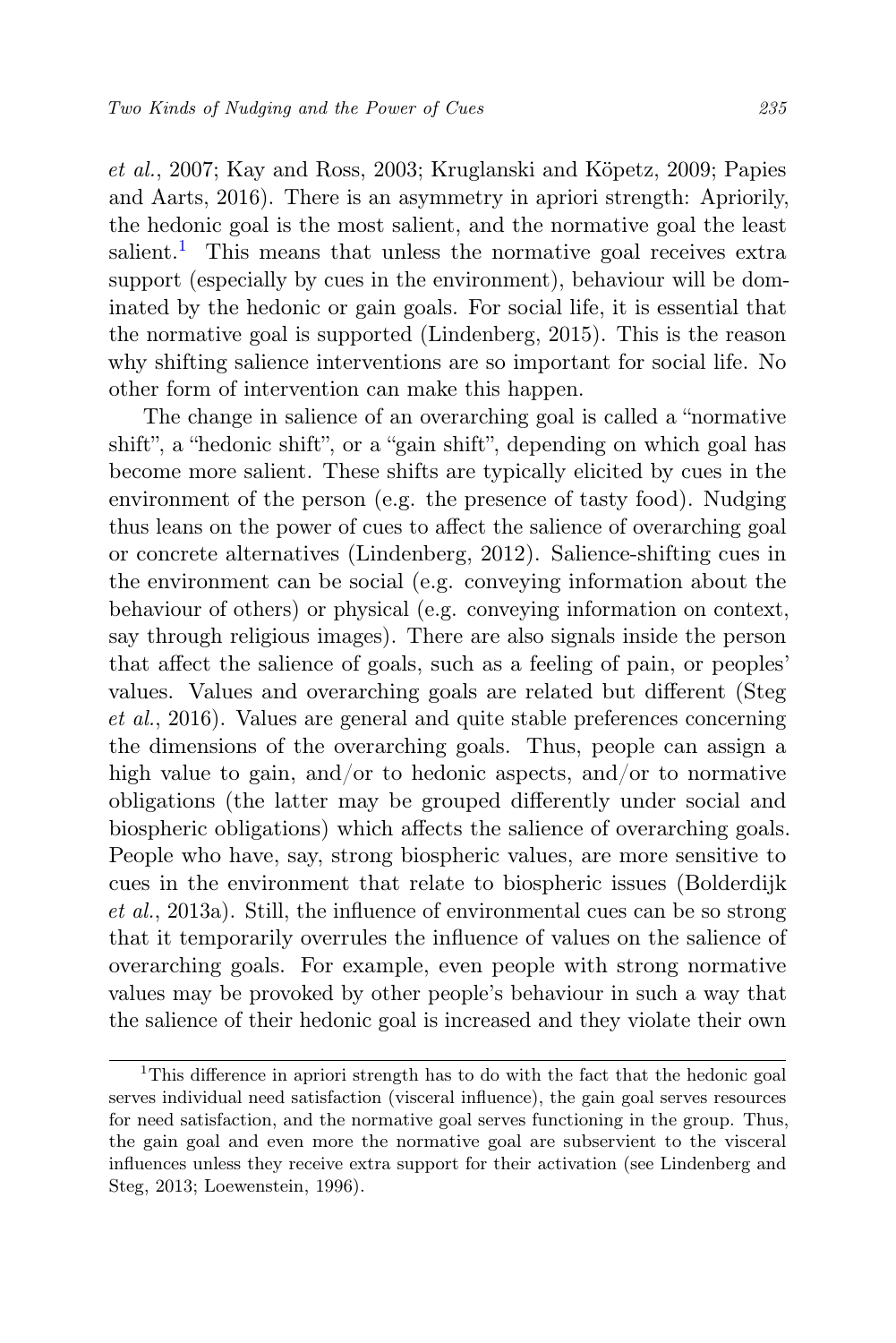norms (say, they become aggressive and insulting). This power of cues explains why people do not always act upon their values.

#### 3.2 Behavioural Nudging

For behavioural nudging, the theoretical basis of our interpretation of its mechanisms is also shifting salience effects. In the literature, all sorts of heuristic and bias effects from the work of Kahneman and co-authors (Kahneman, 2011) are listed as mechanisms for behavioural nudging. For example, Hansen (2016b, p. 158) defines this kind of nudging by referring to all these heuristics and biases: "A nudge is a function of (I) any attempt at influencing people's judgment, choice or behaviour in a predictable way (1) that is made possible because of cognitive boundaries, biases, routines and habits in individual and social decision-making posing barriers for people to perform rationally in their own declared self-interests and which (2) works by making use of those boundaries, biases, routines, and habits as integral parts of such attempts." However, for what is relevant for nudging, there is a common factor in these various effects that is not mentioned by Hansen: the fact that attention is directed to a discreet alternative or to discreet aspects makes the alternative more salient, triggering an automatic response (i.e. a response that is reflexive, without deliberation; see also Best and Papies, 2017). Given the alternative is positively valenced, paying attention to it makes it thus likely that it will be chosen without much thought (Kahneman, 2011; van der Laan et al., 2017). Given a particular salient overarching goal (which enables a whole class of behavioural options), attention to particular cues makes one alternative stand out (i.e. be more salient) than other alternatives, triggering automatic behaviour. This could result from something that attracts visual attention; from one alternative being more prominent because it is more proximal or presented first, so that it becomes a cognitive anchor; from reminders that make a particular alternative cognitively available; from the fact that one alternative is easier, for example, because it is the default option and therefore does not require the effort of switching; or from the fact that it is aesthetically pleasing or better for one's self-image than the others. Thus, what the heuristics and biases research has contributed to the theory of behavioural nudging is to investigate various mechanisms by which one alternative can be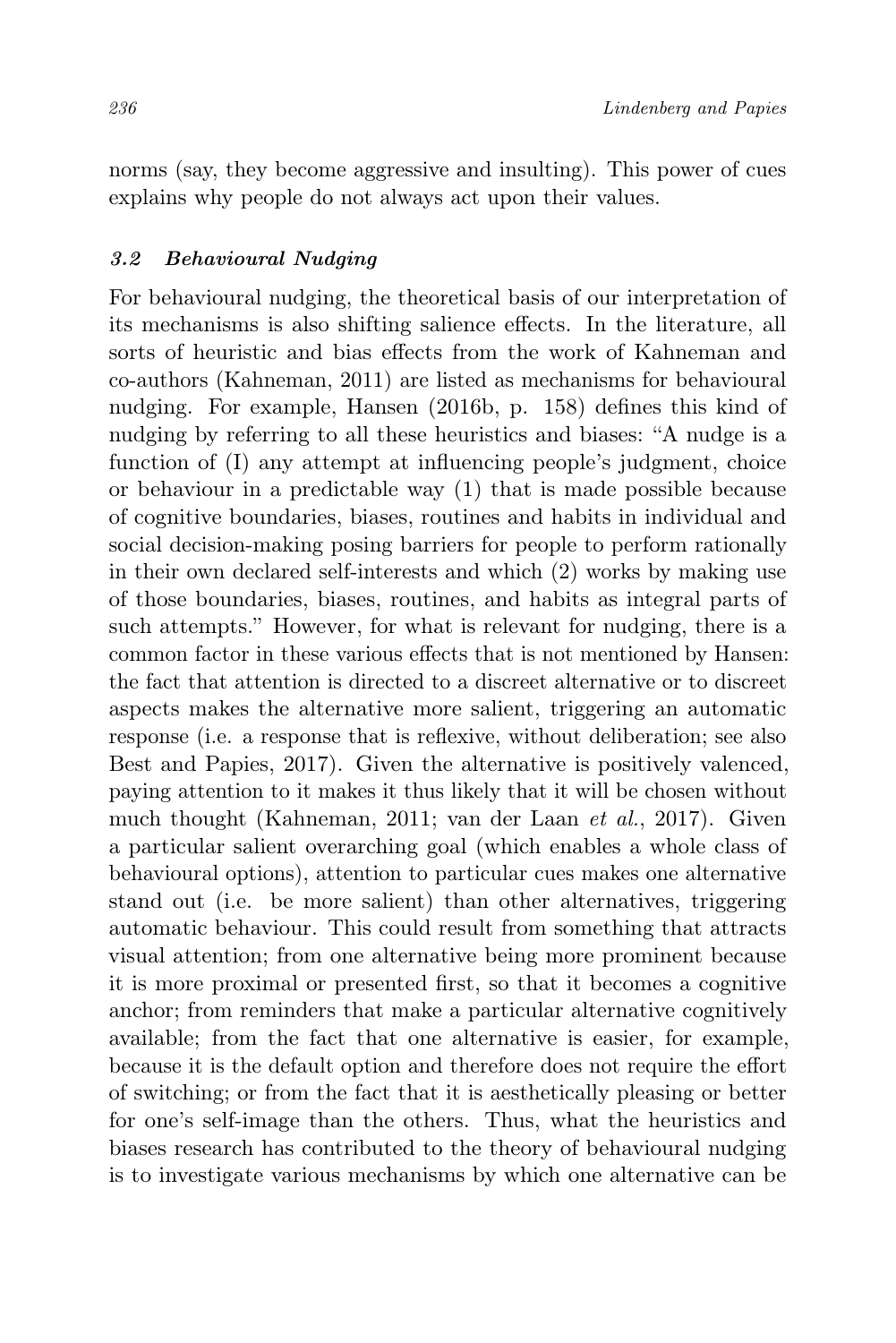made more salient than another. These mechanisms are varied but they have a common core: shifting salience.

By focusing on the shifting salience component of behavioural nudging, it is easier to see that goal and behavioural nudging often interact to produce a behavioural effect. For example, standing in line at a buffet dinner, people are likely to have a salient hedonic goal and thus are also inclined to go for tasty rather than healthy food. However, with a salient hedonic goal people are also not much inclined to exert effort. This can be an opportunity for behavioural nudging by making the unhealthy alternative costlier in terms of effort. Food placed further away attracts less visual attention than the food closer by (Bucher et al., 2016; Knowles et al., 2019). Increasing the distance of the observer to unhealthy food in the buffet by as little as 25 cm increases the perceptual effort of paying attention to it sufficiently to have a strong negative effect on the consumption of this unhealthy food (Maas *et al.*, 2012).

There may be nudges where visual biases interact with salience effects and goals. For example, there is substantial evidence that the sizes of food and drink portions and food and drink serving containers (e.g., plates, bowls, and glasses) influence the amount we consume (Hollands et al., 2017), Thus, one could nudge people into eating less, for example, by offering smaller portions. However, recent research suggests that such manipulations work because the visual cue of portion sizes makes consumption norms salient (Versluis and Papies, 2016), which then serve as visual or cognitive anchors to guide intake (Marchiori et al., 2014). Furthermore, such manipulations can be overruled by hedonic goals (Zitron-Emanuel and Ganel, 2018). In short, it appears that visual biases effects used in nudging depend themselves, at least in part, on shifting salience effects from overarching goals. Thus, in principle, they too are subject to goal nudging.

In the following we will discuss some examples of goal nudging and behavioural nudging, and also of the interplay between the two.

#### 4 Goal Nudging: Examples

The importance of goal nudging lies in the fact that by increasing the salience of an overarching goal, a great variety of behaviours are being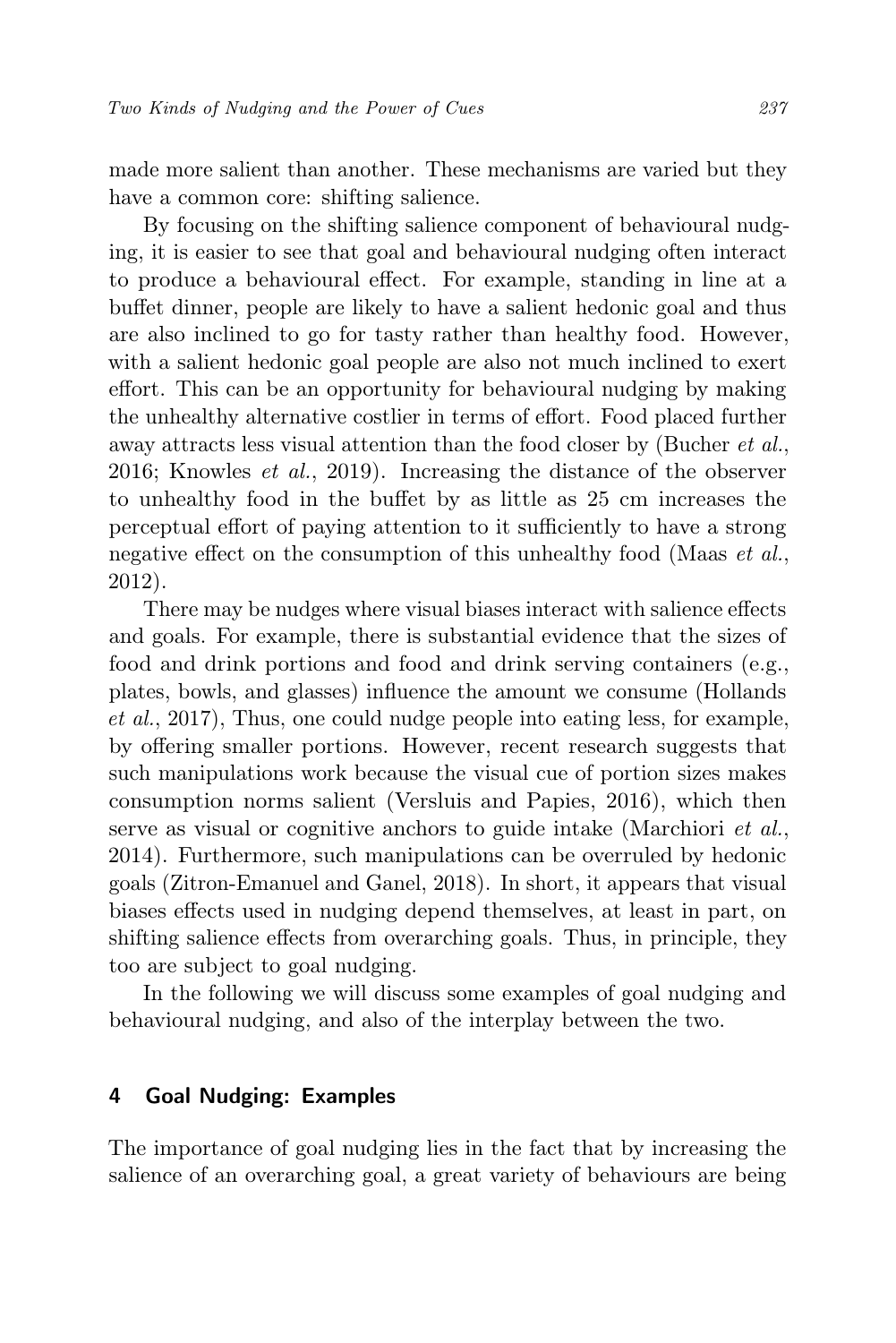targeted at the same time. An important piece of evidence for this is the so-called cross-norm effect: observing other people's (dis)respect for norm A increases (decreases) the salience of the normative goal and therefore increases (decreases) the likelihood that the observer will also conform to a different norm B. For example, seeing somebody sweep the litter off the sidewalk in front of their house (a sign of respecting a public service norm) is likely to increase the willingness in the observer to help somebody else pick up oranges that accidentally fell to the ground. In a field experiment, Keizer et al. (2013) indeed found that seeing this cue of respect for norms more than doubled the likelihood of helping somebody else. Conversely, when people are in an environment where there are signs that others transgress a particular norm (such as graffiti on the walls or garbage on the street), they are more likely to violate another norm as well (such as the "don't steal" norm, see Keizer et al., 2008; Keuschnigg and Wolbring, 2015). These effects can occur even in situations when sanctions are no issue (Keizer et al., 2008). Somebody sees graffiti, interprets this as a sign of norm transgression, becomes less inclined to follow social norms, and, as a result, is more likely to litter. Somebody else sees the litter and becomes more likely to steal. A third person seeing this may fail to inhibit his aggression towards his neighbour, etc. Because the normative goal needs considerable support in order not to be pushed into the background (i.e. inhibited) by hedonic or gain goals, normative disorder can spread easily. This implies that people who live in a disorderly environment have more difficulty keeping to norms than people who live in an orderly environment. Goal nudging interventions can make use of such crossnorm effects.

For goal nudging, the salience of the normative goal (and thus crossnorm effects) might be the most important focus because the normative goal needs the strongest support to win the competition with gain and hedonic goals. Goal nudging thus can help people to do what they think is right and appropriate but still don't do. Social and physical cues in the environment can influence the salience of the normative goal directly (for example, by conveying others' respect or disrespect for norms), but also indirectly (by influencing the relative strength of the gain goal or hedonic goal with gain-related or affect-related cues) (Lindenberg, 2012). Figure [2](#page-10-0) shows this schematically.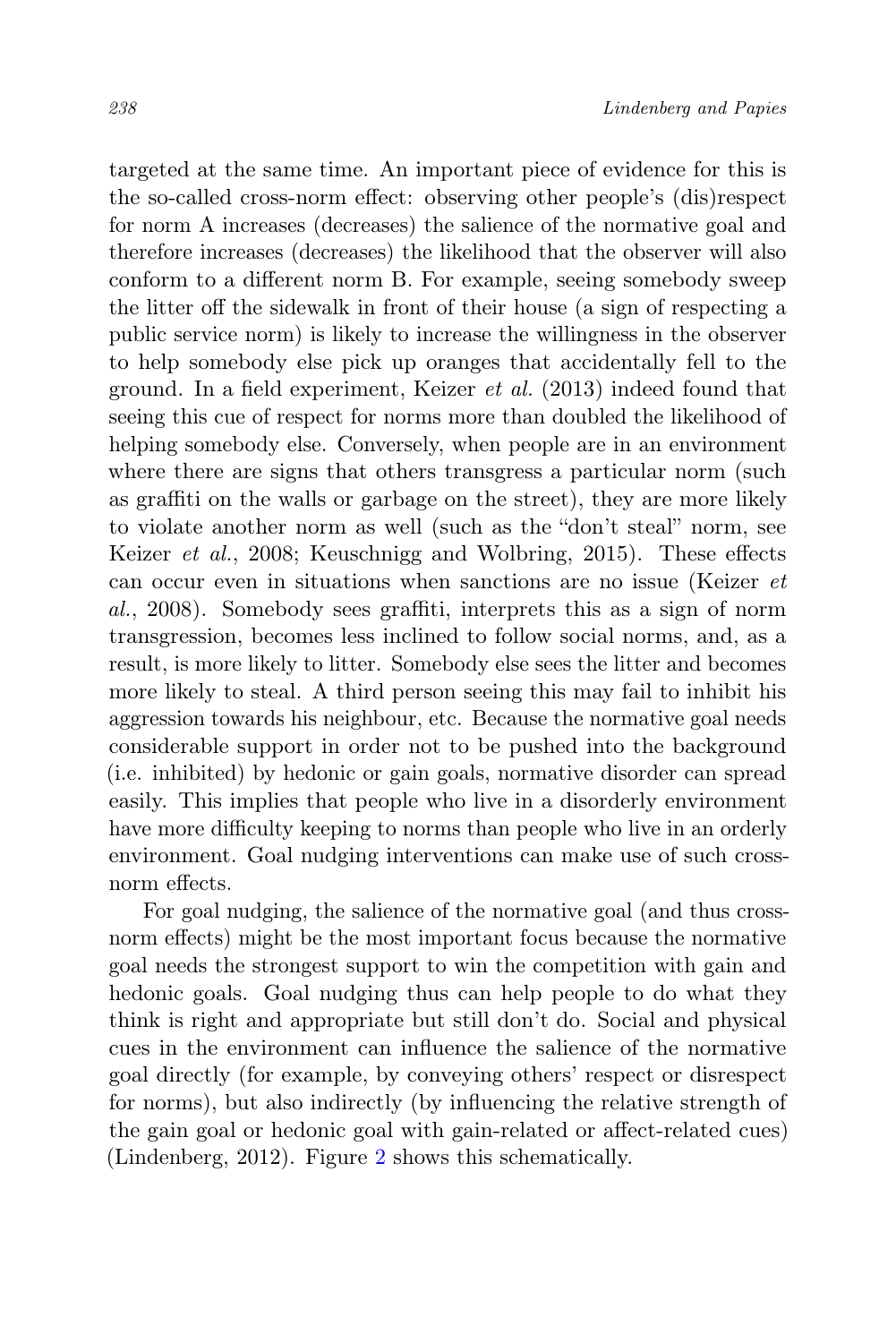<span id="page-10-0"></span>

Figure 2: Direct and indirect ways in which cues affect the salience of the normative goal.

Directly nudging the normative goal. In everyday life, people use direct and indirect goal nudging spontaneously. For example, decorating a room for a party with balloons and dim, friendly light, can increase the salience of the hedonic goal of the party guests. When the hosts want the party to fade out in an unobtrusive way, they may progressively brighten the light, which is likely to have a negative effect on the salience of the hedonic goal and thus indirectly increase the salience of their guests' normative goal ("it would be more polite if we left now"). In the domain of eating, food tends to trigger a hedonic goal, and religious people may pause before eating with a short prayer in order to temper the salience of the hedonic goal and increase the salience of the normative goal. Other eaters may activate a gain goal by focusing on weight control before choosing food (Papies, 2016b). An example of direct normative goal nudging is to use children as an escort for soccer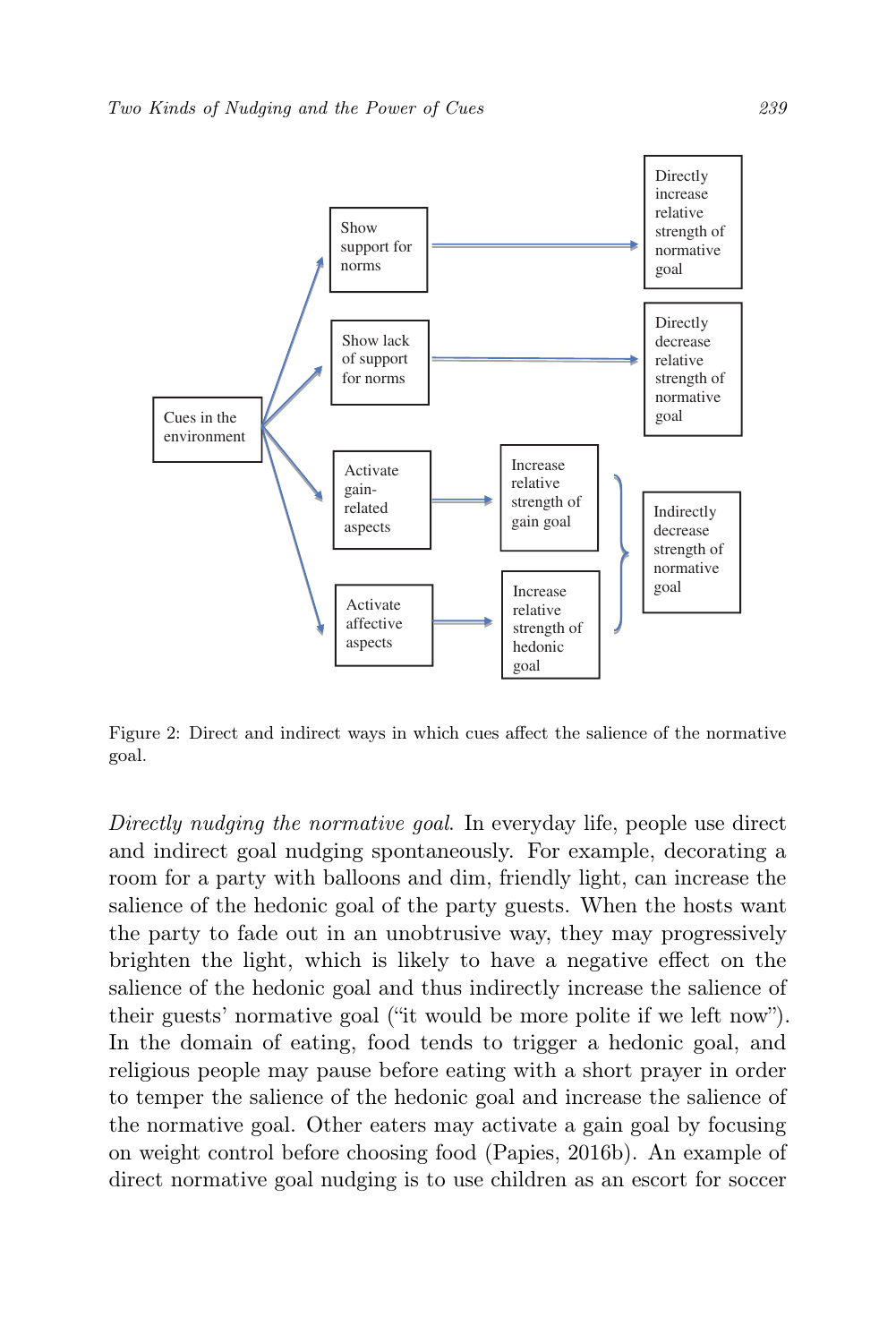players when they come onto the field. The cue of children, each going hand in hand with a grownup soccer player, supposedly increases the salience of prosocial norms and thus also of fair play. Another example is the study by Goldstein et al. (2008) in which the authors encouraged hotel guests to reuse their towels by the normative message in the bathroom saying "JOIN YOUR FELLOW GUESTS IN HELPING TO SAVE THE ENVIRONMENT. Almost 75% of guests who are asked to participate in our new resource savings program do help by using their towels more than once. You can join your fellow guests in this program to help save the environment by reusing your towels during your stay." This is a powerful normative nudge because it contains a normative appeal and information that many others have heeded this appeal. Notice that this is not simply guests imitating other guests, because the normative message makes information on the behaviour of others increase the salience of the normative goal (Cialdini et al., 2006).

Goal nudging is also used systematically by authorities. For example, the sheer presence of people in the environment will usually strengthen one's own normative goal (Kroher and Wolbring, 2015), and even the symbolic presence of others, due to symbolized eyes watching you, will increase the strength of the normative goal (Manesi et al., 2016). As Bolton et al. (2019, p. 6) conclude from their experiments: "in the absence of enforcement mechanisms, the power of social observation rests largely with its ability to nudge decision makers into making the existence and applicability of norms salient." Anonymity and socially "empty" environments, without social observation, or with the danger of presumed hostile social observation, such as parking garages, office buildings at night, and empty streets, are likely to de-activate the normative goal, making room for the activation of preferences and kinds of attention that belong to gain or hedonic goals. To prevent these shifting salience effects, many city governments try to reduce the likelihood of empty streets at night by zoning laws that allow commercial real estate only when mixed with residential real estate.

The importance of cues that convey the respect or disrespect of others for norms (Keizer et al., 2008, 2013) add cue power to goal nudging with physical cues. For example, abandoned buildings give the impression of social emptiness, of nobody caring, and of disrespect for order. For this reason, city projects that aim at "remediation" of abandoned buildings by forcing owners to keep doors and windows in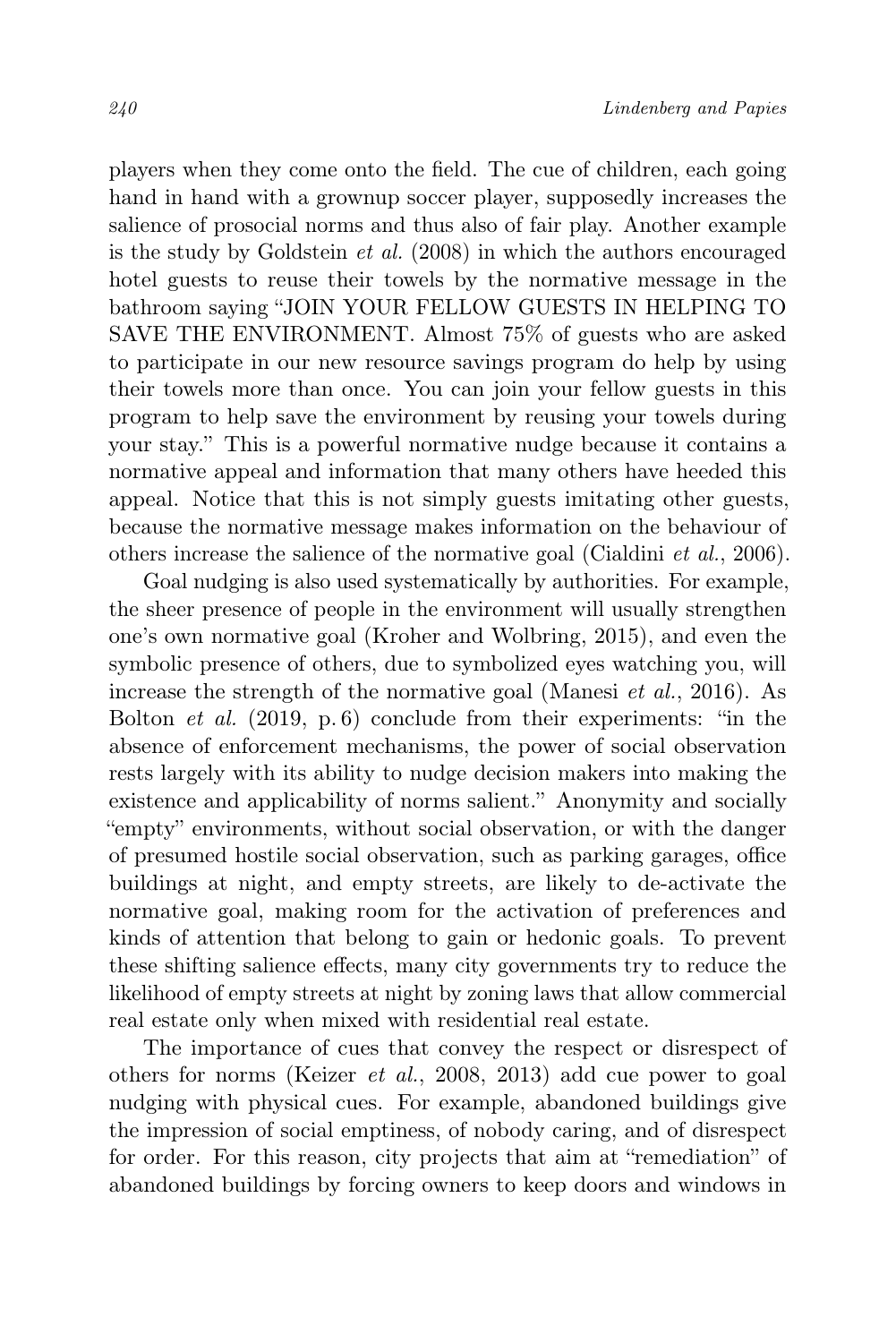repair, have been successful in reducing a variety of crimes (Kondo et al., 2015), presumably by increasing the salience of the normative goal. By contrast, green areas and trees in residential environments are also related to an increased feeling of others' caring, i.e. of social support and a reduced feeling of loneliness (Maas  $et al., 2009$ ). City programs aimed to increase well-kept greens and tree canopy have thus been shown to have effect on what can be expected from an increased salience of the normative goal: more community cohesion (Holtan  $et al.,$ 2015) and a decrease of a great variety of crimes (Troy  $et al., 2012$ ), even after controlling for the effect of income (which correlates positively with greenspace and trees in the residential environment).

A very different example of goal nudging is to have people sign a declaration that all answers are truthful in the beginning rather than at the end of a document. As demonstrated by Shu et al. (2012) and Chou (2015), setting one's handwritten signature to signify truthful answers at the beginning of a document, before and literally "above" answering all the questions, can increase the salience of the normative goal and thus increase honesty.

Indirectly nudging the normative goal. Goal nudging can also be informed by the indirect shifting salience effects on the normative goal. For example, one may avoid goal nudges that increase the gain or hedonic goal in order to prevent an indirect lowering of the salience of the normative goal (Figure 2). Cues that make one focus on financial aspects (and thereby strengthen the gain goal) have also been shown to reduce the strength of the normative goal. Thus, one may be very careful with using cues that draw attention to monetary advantages of a particular (class of) behaviour because that is likely to increase the salience of the gain goal, and indirectly lower the salience of the normative goal. This has been demonstrated by Schwartz *et al.* (2015) who placed financial and normative appeals in the same message (i.e. on a par) and found that the monetary cues sidelined attention to normative aspects. If one emphasizes monetary benefits ("reduce your energy bill") of taking various energy-saving actions, people are less willing to enrol in a program featuring these actions than if one emphasizes the general normative significance of doing so ("reduce your environmental impact"). Another example is the reduction of positive cross-norm or spillover effects (i.e. not just responding to a specific request, but also responding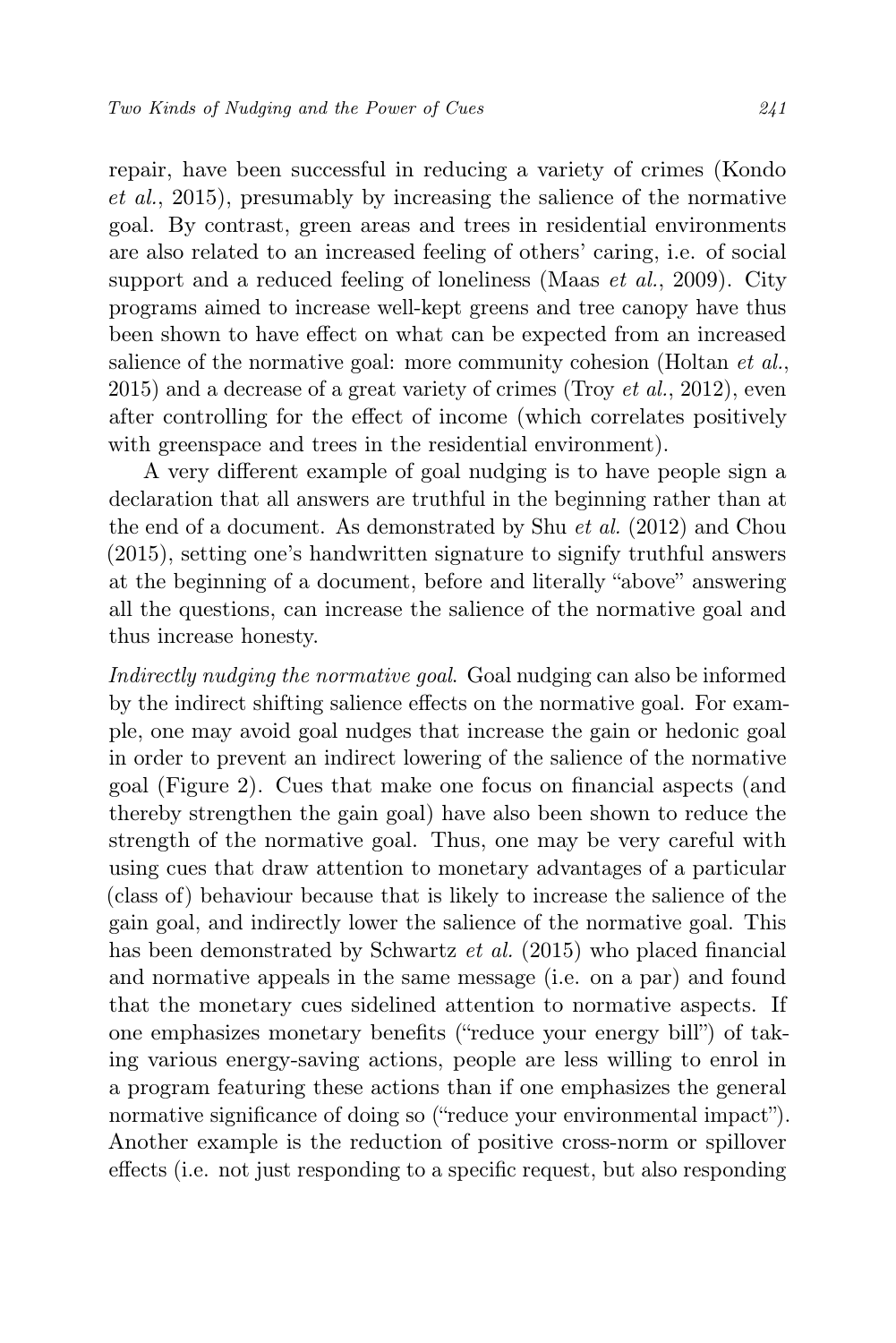with environmentally friendly behaviour in general) when the salience of normative goal is decreased due to messages that draw attention to financial benefits and thereby increase the salience of the gain goal (Evans et al., 2012). It is important to note that it is not attention to financial benefits per se that reduces the salience of the normative goal, because financial benefits can support normative behaviour. Rather, the problem is that in order to be supportive of the normative goal, financial benefits must be in the cognitive background rather than the foreground (Lindenberg and Steg, 2013). By contrast, financial cues in the foreground are likely to sideline attention to normative aspects and focus it on costs and benefit calculations.

A similar point can be made about cues that draw attention to hedonic aspects. Cues that increase the salience of the hedonic goal are likely to indirectly weaken the salience of the normative goal. A stronger hedonic goal makes people focus more on avoiding effort that feels bad (i.e. that requires self-control), thereby reducing the likelihood that they perform effortful actions, even if these actions are "the right thing to do" (Balliet and Joiremanm, 2010; Lindenberg et al., 2018). Thus, goal nudging interventions that increase the salience of the hedonic goal will thereby reduce the salience of the normative goal. For example, marketing techniques often make use of hedonic goal nudging by enticing advertisements and attractive items in shopping windows. This has been called the "exposure effect" created by cues of consumer goods (Park et al., 1989). This effect of buying situations on the salience of the hedonic goal implies increased materialism ("Having this will make me happy"), an increased preference for avoiding effort ("the next trash bin is not here but over there, why bother to make the effort"), a shortened time horizon ("I want to have it now"), and an increased feeling of entitlement ("I deserve to get what I want and not to worry"). This can have problematic consequences for the salience of the normative goal and thus normative behaviour, such as littering, indiscriminate use of plastic bags, and quite generally a lowered willingness to sacrifice for saving energy or the natural environment. For example, the volume of plastic litter has increased by 165% in the 40 years since 1969 in the United States, and littering is significantly higher in the vicinity of commercial establishments (Schultz and Stein, 2009). Small wonder that, because of the hedonic shift inherent in a consumer society, goal nudging in the opposite direction, i.e. for increasing the salience of the normative goal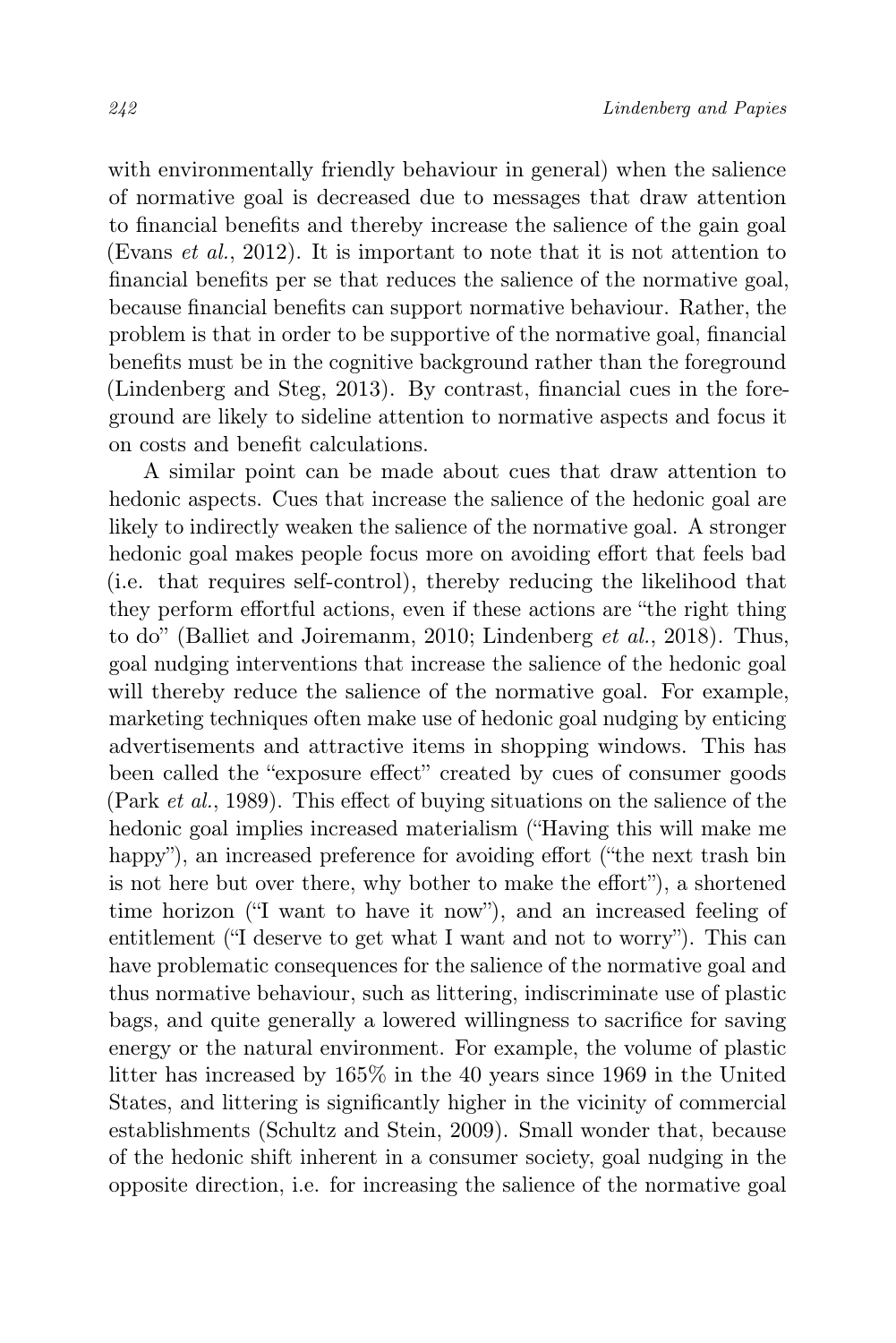is particularly important, and many countries have programs that deal with this problem, often by nudging the normative goal that is inhibited by other salient environmental cues (such as Keep America Beautiful, Keep Britain Tidy, Nederland Schoon). Such programs use logos, posters, awareness campaigns, campaigns encouraging picking up litter, etc. Seemingly, these counter nudgings have effect. For example, for the US (one of the worst polluters), overall litter in public places has gone down considerably from 1969 to 2009 (except plastic and litter around retail areas; Schultz and Stein, 2009). A similar point can be made about cues that indicate the importance of finance and financial markets. They increase the importance of financial motives, financial compensation in general, and acceptance of inequality (Davis and Kim, 2015), creating a demand for counter-goal-nudging in favour of the normative goal.

These examples also show that goal nudging interventions could be about undoing existing goal nudging or accidental salience-shifting effects that are deemed to be against the people's own longer-term interests (and thus against the public interest). For example, because of cross-norm effects, prohibition signs (say, about parking) may have adverse effects: if people see that the prohibition is not enforced, crossnorm effects will make it more likely that people will also not conform to other norms that forbid a certain behaviour (Keizer et al., 2011). Thus, public policy should be concerned about possible adverse shifting salience effects of its own instruments and about negative goal nudging by commercial parties (Lindenberg, 2017). In cases where non-compliance is highly salient, policy subscribing restrictions on behaviour should only be made if there is a willingness to enforce it, otherwise it may have clear adverse effects. Thus, incentive instruments are, in part, also dependent on shifting salience effects. Future research should address such issues further, however, as in this domain, the development of goal nudging designs lags behind the development of goal nudging for healthy food and pro-environmental behaviour.

#### 5 Behavioural Nudging: Examples

Behavioural nudging is designed to increase the relative frequency of a particular kind of behaviour, rather than modulate the salience of a particular overarching goal. Again, in daily life, people use behavioural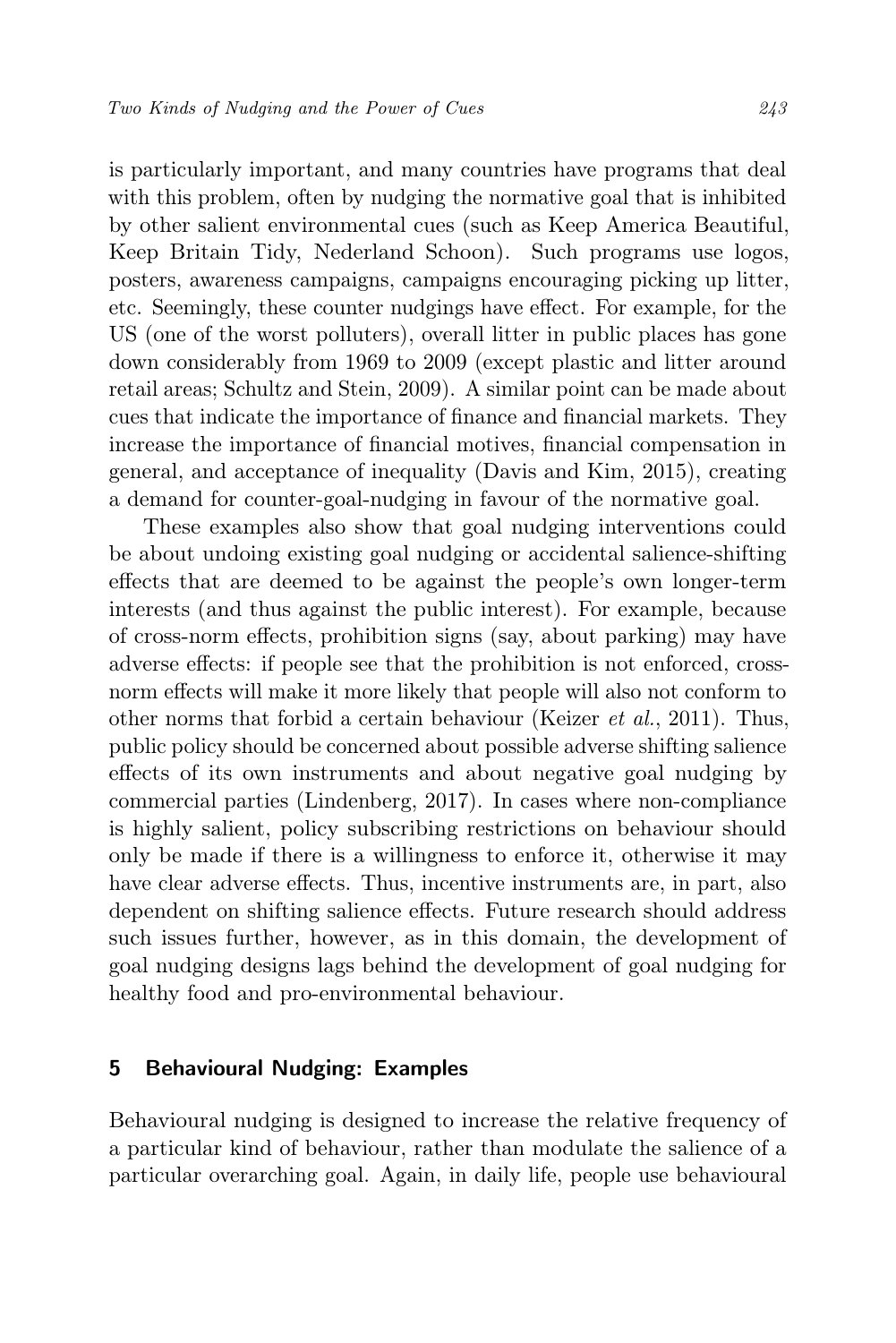nudging spontaneously. For example, most people are aware that their behaviour might be a cue for others to imitate (Cialdini et al., 1990). Thus, they might purposefully give a good example (such as giving money to charity and letting others know) or refrain from giving a bad example (such as waiting as a pedestrian in the presence of children for a green light even though no cars are coming).

In most cases, interventions with behavioural nudges attempt to guide a person to choose a normatively desirable alternative even though he or she is not in a normative goal frame. As example, we already mentioned the distance effect: putting unhealthy food at a greater distance than healthy food makes the healthy food cognitively more prominent (Maas et al., 2012) and it makes the unhealthy food more difficult to reach (a default effect, Rozin et al., 2011).

Because the hedonic goal is usually more salient than the normative goal, behavioural nudging can make the normatively desirable but unattractive alternative hedonically more attractive. Take the example of stairs. People want to be healthy but often use the escalator instead of the stairs, although it is the less healthy alternative. In order to encourage taking the stairs, an initiative by Volkswagen has introduced the "piano stairs" in which each tread gives a sound and, walking up or down the stairs, one can make music. Such stairs were first installed in Stockholm after which its success made it spread across the world (to cities such as Milan, Athens, San Francisco, Sao Paulo, and Shangon China). People can stay in a hedonic goal frame and still choose the healthy alternative for hedonic reasons, because that is "extra" fun. One can also make the desirable normative alternative more easily cognitively available and thereby more salient. For example, while patients sit in the waiting room of a doctor's office, they are asked to fill out a questionnaire. Embedded in that questionnaire (on the back side) is a question concerning the dangers of becoming resistant to antibiotics ("are you aware. . ."). Patients hand the filled-in questionnaire to the doctor who has to fill in a few questions directly below the reminder of the dangers of antibiotics. In this way, the doctors are behaviourally nudged against the use of antibiotics through the reminder entailed in the question to patients. The result is a significant reduction in the use of antibiotics (Östervall, 2017).

Another way to increase the salience of an alternative is to provide cognitive anchors. For example Choi et al. (2017) enticed employees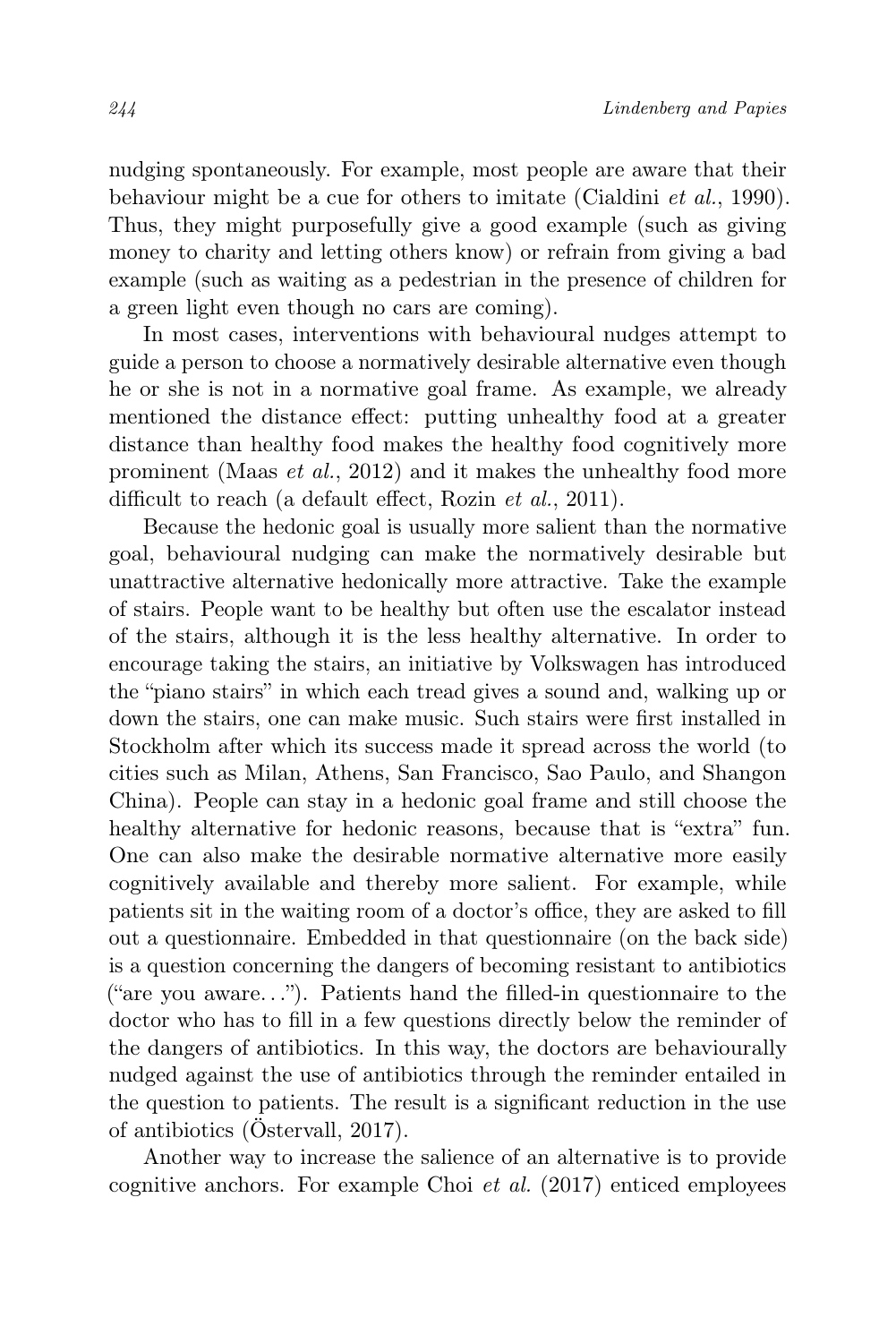to make higher contributions to a company savings plan by anchoring saving alternatives on a high level. They did so by suggesting in emails to the employees low or high saving percentages (ranging from 1% to 20%). Similar processes have been suggested to affect food intake from different sizes of food portions. Specifically, the robust phenomenon of the portion size effect, where people overeat from larger compared to smaller food portions, may be the result of consumers taking the presented portion as a normative anchor to determine how much is appropriate to eat (Marchiori  $et \ al.,\ 2014$ ). As a result, the initial portion strongly affects intake, even if that "anchor" is an excessively large food portion. Further, in line with the theoretical framework of nudging proposed here, such effects of portion size are stronger if the anchor is normatively more relevant (e.g. is provided by an in-group to which one wants to conform; Versluis and Papies, 2016). Thus, cognitive anchors can serve as strong nudges, especially if they are supported by relevant goals.

May be the most powerful behavioural nudge is the use of default alternatives in situations when people can be expected to be "lazy" decision makers (i.e. in which the salience of the hedonic goal is relatively high). Because the hedonic goal is apriorily stronger than the gain or normative goals, nudging with default options is potentially a very effective intervention. By making the normatively more desirable alternative the default option, one also makes it easier to choose (and effort avoidance is hedonically preferred), and thus the default option catches extra attention. To actively reject the default in favour of another alternative is effortful. For example, smart meters are important for working of electricity smart grid systems. If consumers are given a choice to opt for the installation of a smart meter, then making the installation of the meter the default option (you have to opt out in order not to get it) has been shown to increase the adaptation rate from 60% to almost 80% compared to the opt-in version of choice alternatives (Olander and Thogersen, 2014; see also Pichert and Katsikopoulos, 2008). Similarly, having groceries delivered to one's home in the UK is done without bags by default, and one has to "opt in" to receive bags (Best and Papies, 2017). A related example is placing visible footsteps on the floor that leads one from the entrance to the stairs. They catch the attention and following them is like the default option, it is easier than having to decide where else to go. Nudging interventions of this kind have shown success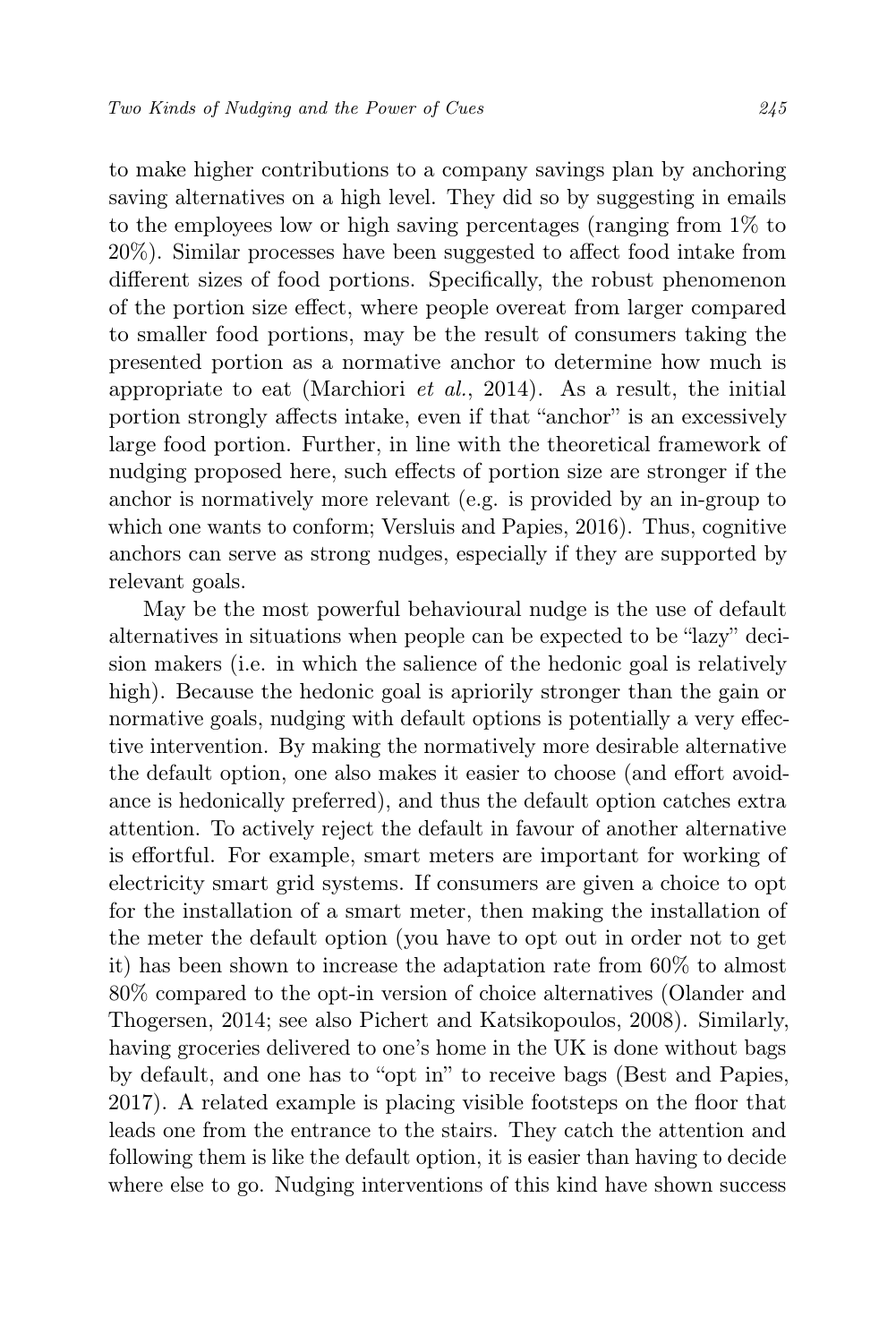(Van Nieuw-Amerongen et al., 2011; Weghorst, 2016). Default options may be less appropriate in some settings (such as health) and can be replaced by "enhanced active choice" in which the decision maker cannot postpone making a choice (say on organ donation, see Keller et al., 2011).

Default nudging has often been used to get people to save more for their old age (Beshears et al., 2013) by making participation in the pension plan the default option. Unless one actively opts out, one participates in the plan. We suggest that even though pensions are about money, the nudging effect is still driven by avoiding effort (i.e. by a salient hedonic goal) rather than by a salient gain goal. What makes default options particularly important as nudges is that they are self-reinforcing. At any given time, changing from the default takes effort. Empirical studies have shown that default nudges for pensions systems can be very stable over time (Cronqvist *et al.*, 2018).

## 6 Combined Goal and Behavioural Nudging

Cues that create behavioural nudging may also increase the salience of the normative goal, thereby combing the two kinds of nudgings. For example, when a friend points your attention to the sheer opportunity to steal (something you always wanted to have) without being noticed, this may make stealing the attractive alternative at that moment; but then, a moment later it may actually increase the salience of the normative goal as a reaction to the sudden temptation (Fishbach et al., 2003). Yet, in many cases of naive nudging by ordinary people and of deliberative nudging through interventions and government policies, goal nudging precedes behavioural nudging. Thus, in contexts in which the hedonic goal is made more salient, behavioural nudging may steer people to a normatively more desirable alternative. Returning to the example of the buffet dinner above, this may be arranged in such a way that people become more hedonic due to the decorations, lightings, and aesthetic arrangements. At the same time, food may be arranged in such a way that the healthier food catches most of the attention, thereby nudging people with a salient hedonic goal to choose the healthier food options despite the hedonic goal being salient.

There are clear policy implications: for best results, behavioural nudges should generally be preceded or at least accompanied by goal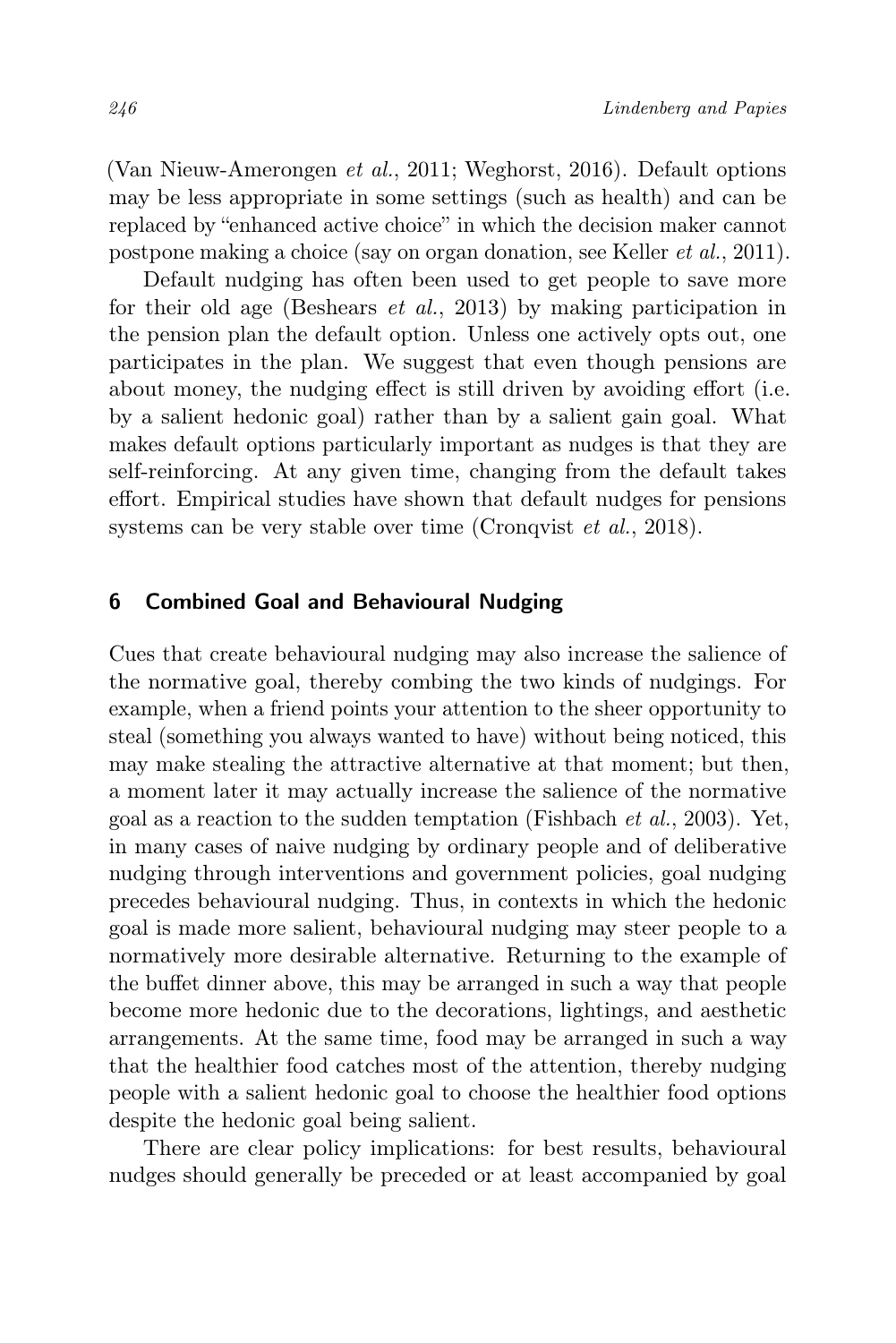nudges. Take the often-cited example that the behavioural nudge of a "peer comparison" intervention reduces electricity use. Giving people information about the electricity use of their neighbours makes them more likely to save energy if they see that they use more than their neighbours (Allcott and Rogers, 2014). However, it turns out that this behavioural nudge works especially for people who are already concerned about the environment through their political identification and who have environmentally conscious social networks (Costa and Kahn, 2013). People who self-identify in the Unites States as Democrats are more open to environmental concerns than Republicans (Nawrotzki, 2012) and are in fact normatively nudged by their fellow Democrats, which could make them more sensitive to behavioural nudges about environmentally friendly behaviour. Thus making people more concerned about the environment first (i.e. increase the salience of their normative goal with regard to the environment) is necessary to make the behavioural nudge work.

The same may be said about interventions that propose a *change* from an open choice system to a default systems. The change can induce a feeling of loss because if the default system is introduced one loses the option of open choice. To make this loss acceptable, the alternative must be made attractive by first nudging the relevant overarching goal. For example, recent suggestions by the German government to introduce a default policy about organ donation (unless you opt out, you are a donor) created much debate and controversy (Frankfurter Allgemeine, 2018). Supporters of the organ donor default policy in Germany point to other countries and to experiments in which default options have been shown to work. But this is not persuasive as it neglects the effects of goals. What if people do not see donating their organs after their death as a normative issue even though they support the norm of helping others in need? The default option then lacks legitimacy because it is not linked to a normative goal. For the behavioural default options to be widely accepted, leaving one's own organs after death (so others can live) should first be perceived in the light of a normative goal ("helping somebody else live is the right thing to do if you possibly can"), rather than in the light of a hedonic goal ("it doesn't feel good to be a donor without having given explicit consent") or in the light of a gain goal ("what compensation can my family expect if I am willing to donate my organs?"). In other words, unless an issue is already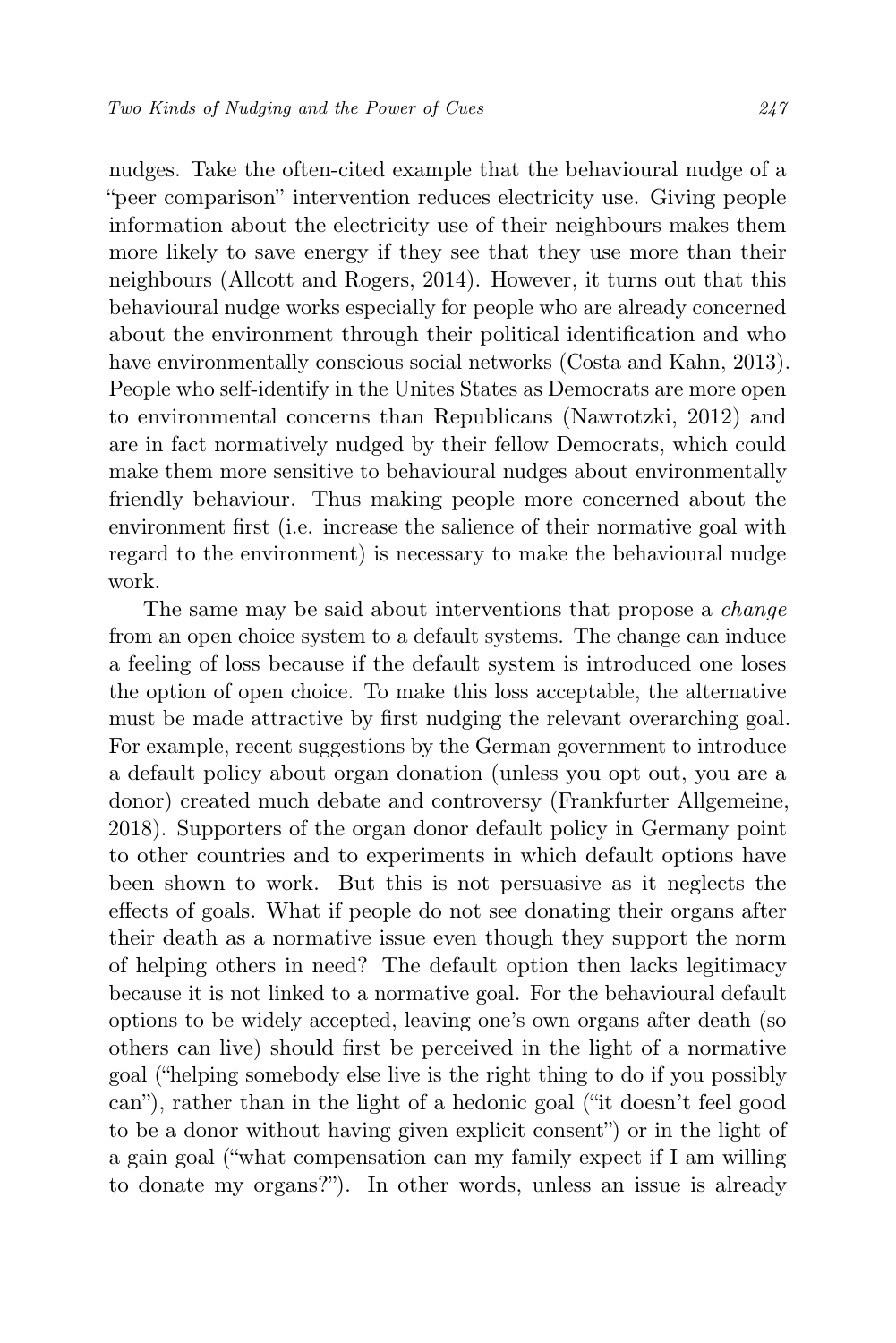widely seen in the light of a normative goal, the government should first work on goal nudging before it introduces behavioural default nudges concerning this issue. More generally, this suggests that introducing potentially controversial default nudges should be preceded by goal nudging. Making a policy appear in the light of a normative goal can often be achieved by establishing a link with a well-established normative context, and in the case of organ donation, this could be "helping somebody in need".<sup>[2](#page-19-0)</sup>

An important aspect in linking an issue to a normative context is to pay closer attention to people's beliefs about the "new" default or behaviour (Hauser et al., 2018). For example, people might believe that a default system would be first and foremost a matter of lowering the price of organs, or that such a system would encourage doctors to declare somebody dead when in fact they are not yet dead, simply to get the organ. Such beliefs stand in the way of linking organ donation to helping behaviour. Linking an issue to the normative goal can rarely be achieved by one single nudge (say, the information that "many people wait for an organ and die if they don't get one. Please help"). The letters sent by German health insurers to their clients about donating organs use such minimal goal nudges and have been criticized publicly as being badly designed and badly framed (Frankfurter Allgemeine, 2018). Changing "wrong" beliefs is important but it is often not enough. For example, what can be done in addition is to prepare goal nudges about organ donation to create a positive normative association about "being a donor", an identity with the connotations of being active, being a helper, being a good person also when it comes to donating organs. Once this association exists, activating it can have direct behavioural effects. The effect of this kind of goal nudging that appeals to social norms and personal identity was demonstrated by Bryan *et al.* (2011) about voter turnouts: being asked before election day "How important is it to you to be a voter in the upcoming election?" was associated with a significantly higher voter turnout than being asked "How important is

<span id="page-19-0"></span><sup>2</sup>Because goal nudging has been largely neglected by the nudging community, the techniques for goal nudging have not been worked out much and is even seen by some as something that needs to be done in addition to nudging (Mols *et al.* 2014; Hauser et al., 2018). But giving it a different name (such as "budge") makes it more difficult to detect the common core (shifting salience effects) and the interaction between the two kinds of nudging.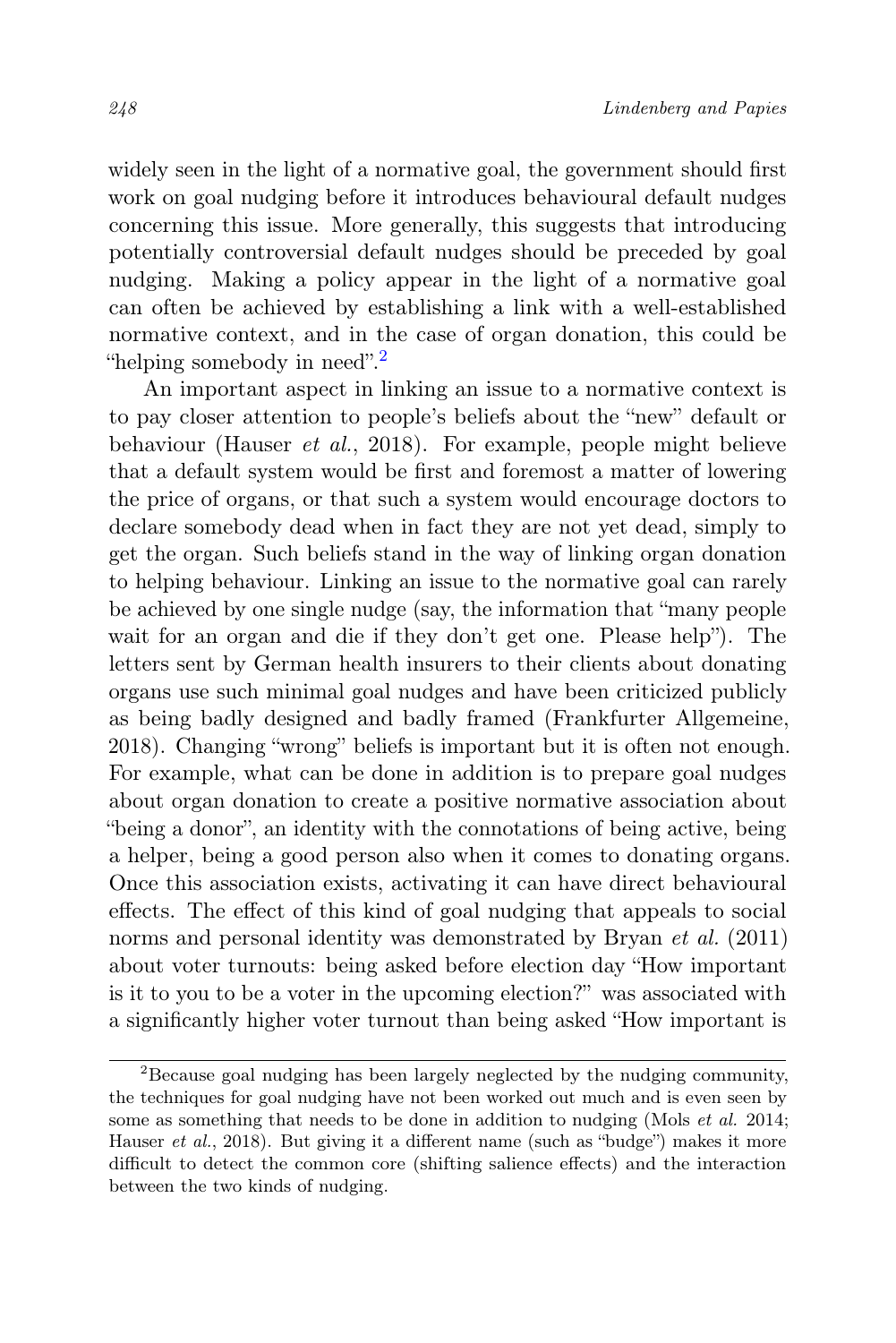it to you to vote in the upcoming election?" Gino and Mogilner (2014) also found in their experiments that nudging people into thinking about who they are significantly reduced cheating.

Another combination of the two kinds of nudging for policy purposes is to increase the salience of the normative goal and then provide behavioural nudges for guiding people towards a particular behaviour that is in line with pursuit of a specific subgoal. For example, having good tyre pressure decreases toxic exhaust fumes (a subgoal of the biospheric normative goal) but also saves expenses for petrol (subgoal of the gain goal). How can one encourage good tyre pressure? Bolderdijk et al. (2013b) showed that an appeal to care for the environment (nudging the normative goal) can be successfully combined with directing attention to a specific kind behaviour that would show care for the environment (behavioural nudging). They placed signs next to pumps in a filling station with a message that combined goal and behavioural nudging: "Do you care about the environment? Get a free tyre check". They varied the sign with the combination of enhancing the salience of the gain goal with behavioural nudging: "Do you care about your finances? Get a free tyre check". Results showed that the combination with the normative appeal worked significantly better than the combination with the appeal to financial self-interest, and better than no goal nudging at all.

Interestingly, it is also possible to create subtle hedonic nudges to increase the salience of the normative goal. For example, for people with a salient normative goal and strong biospheric values, acting proenvironmentally also feels good ("a warm glow", see Rezvani et al., 2018). Thus, emphasising environmental values and placing cues that put feeling good by reducing electricity consumption at the centre of attention can be a more successful combined nudge strategy than making people believe that they will save money by reducing electricity consumption. Recent research corroborated such a conclusion (Taufik et al., 2016).

There seems to be a systematic reason why the appeal to personal gain often does not work well for stimulating healthy or sustainable choices. Goal and behavioural nudgings can interact in the sense that behavioural nudging can increase the salience of an overarching goal. This is particularly relevant for behavioural nudging with financial cues: they are likely to increase the salience of the gain goal, making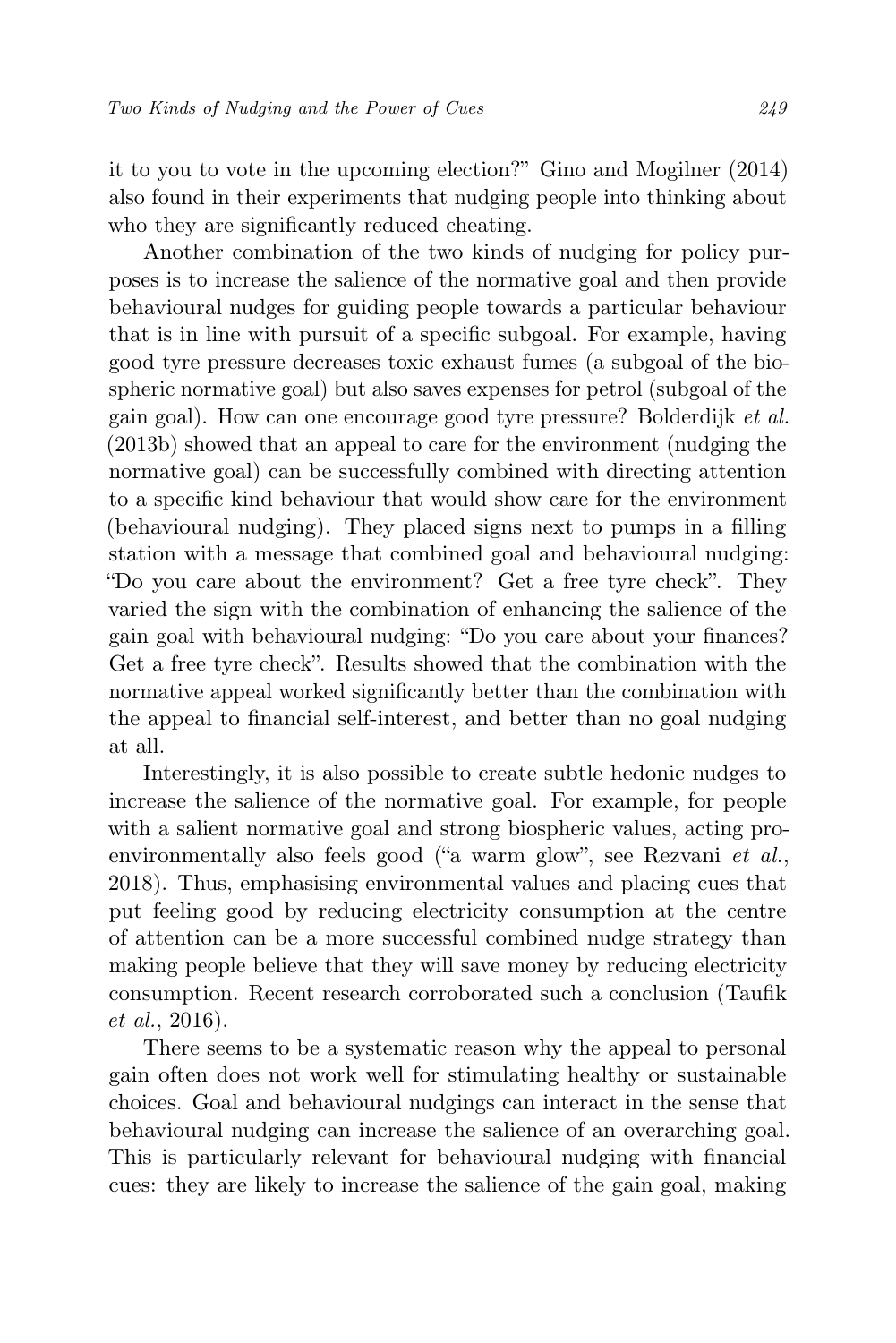people calculate costs and benefits. This works best when the gain is made specific and it is large (Heyman and Ariely, 2004). But in many gain-related interventions it is neither. For this reason, it is likely that unspecified normative appeals ("save the environment") work better than appeals to unspecified or low financial gains ("care about your finances", "you will save \$33 per year"). This combined effect of goal and behavioural nudging is also evident from a recent study in India to reduce energy consumption by giving people information on the electricity use of their peers (Sudarshan, 2017). This information indeed reduced the consumption, as in the study by Allcott and Rogers (2014). However, when the information on peers' consumption was accompanied by monetary incentives for reducing electricity use, the effect was reversed and consumption increased. Very likely, offering the incentive increased the salience of the gain goal, reducing the salience of the normative goal and, as a consequence, also reducing the sensitivity to the behavioural nudges based on peer comparison. The author concludes: "the potentially negative effect of conditional financial incentives on existing behavioural cues, also raises important design questions for the application of these instruments more generally." In other words, for the use of nudging in the design of policy, it is always advisable to consider the possible combined effect of goal and behavioural nudgings. Since environmental cues affect goal salience, it is thus also important to always consider the environment within which behavioural nudging is applied (Hauser et al., 2018; Meder et al., 2018).

#### 7 Conclusion

Nudging is an intervention based on shifting salience effects. This contrasts with interventions based on changing relative prices or availability (rather than salience) of alternatives, or on therapy and training, or on persuasion, or on coercion, even though the latter kinds of interventions often depend on the former for their effectiveness. Interventions that rely on shifting salience are effective because human cognition and motivation strongly depend on what goals are activated at the moment, and on the salience of concrete alternatives. Each environment contains cues that affect the salience of goals and attention to particular alternatives. These cues can be accidental, or deliberately used via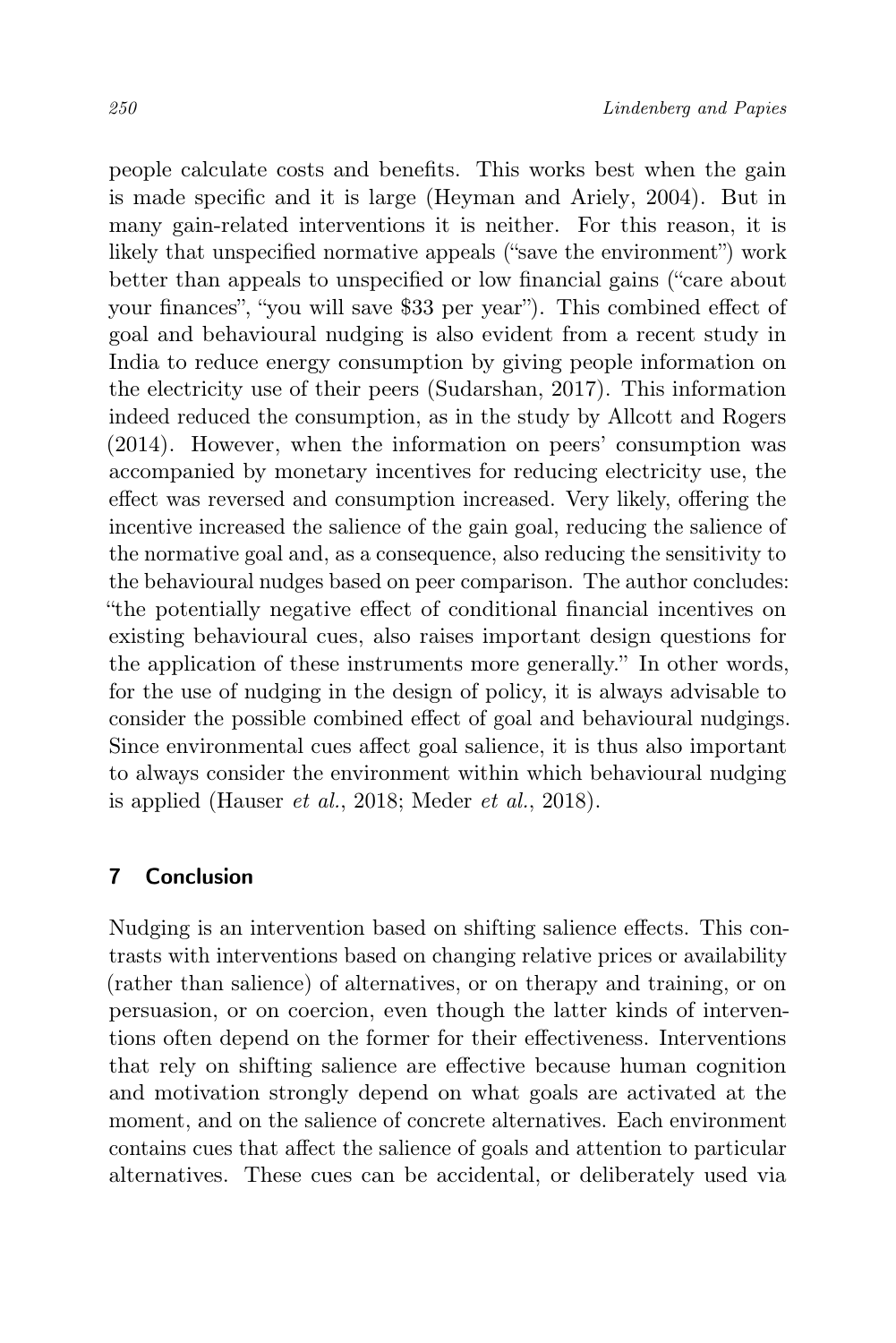the strategy of "nudging" (i.e. the manipulation of cues in order to influence the salience of goals and preferences or the salience of concrete alternatives). Thereby cues can have a strong impact on normative behaviour, which, in turn, is crucial for social order. The working of shifting salience effects leads to two kinds of nudging that have not been properly distinguished in the literature so far: Goal nudging and behavioural nudging.

Goal nudging focuses on the shifting salience of one of three overarching goals: the normative goal (to behave appropriately, conform to legitimate rules); the gain goal (to maintain or improve one's resources); and the hedonic goal (to maintain or improve the way one feels right now). All three goals are chronically activated to some degree, but, owing to environmental cues, their degree of activation (i.e. their relative salience) varies, as does the extent to which they influence behaviour. Apriorily, the hedonic goal is the most salient, and the normative goal the least salient. Goal nudging is thus especially focused on increasing the salience of the normative goal. Cues that are particularly important in this respect concern the presence or absence of people in the environment; other people's (dis)respect for norms (Keizer *et al.*, 2013; Nolan *et al.*, 2008); and appeals from normatively significant others and authorities (Karakostas and Zizzo, 2016). Cues that can directly increase the relative salience of the hedonic or gain goal and thereby indirectly weaken the normative goal are very important targets of counteractive goal nudging.

Second, there is *behavioural nudging* mostly focused on using cues to draw people's attention to a discreet normatively desirable alternative even if their normative goal is not salient. This can be done in many different ways, but the basic mechanism is the same: Cues that are especially important in this respect are cues that make one alternative catch most of our attention, and to bring this about, one can make use of insights from heuristics and biases research (Kahneman, 2011).

In many cases in the social world and in interventions, goal and behavioural nudging are combined by first nudging the goal and then nudging a discreet alternative. These relatively simple but fundamental insights on the power of environmental cues provide potentially new and powerful tools for interventions in favour of normative behaviour. For this to take hold on how policymakers apply nudging, it has to be clear that because successful nudging mostly involves also goal nudging,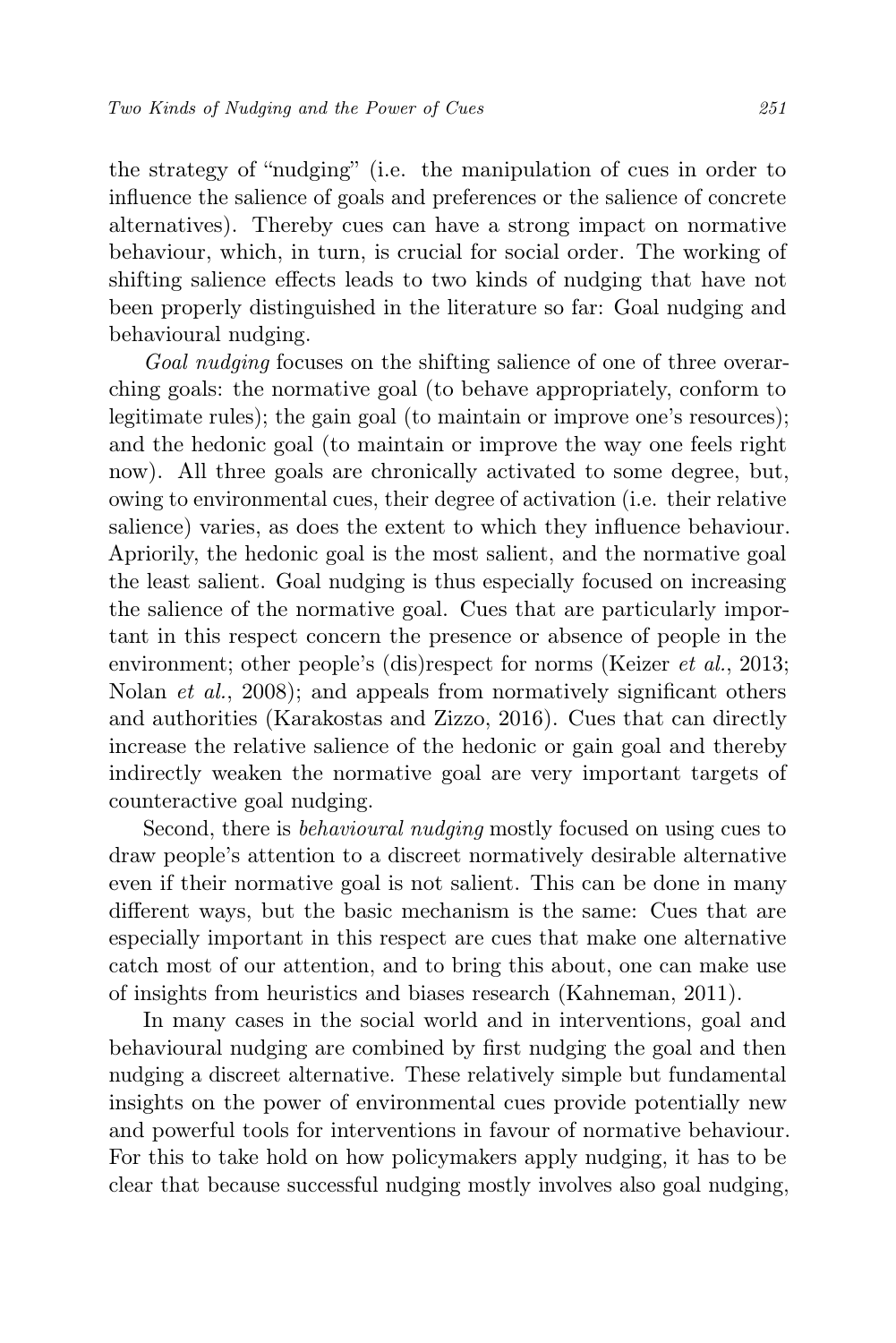it is not just the quick fix intervention we see in the examples in the literature on "pure" behavioural nudging. Thaler and Sunstein (2008, p. 6) say that "to count as a mere nudge, the intervention must be easy". However, this seems more a matter of selling the concept than of considering what may be involved. Their own definition of a nudge ("any aspect of the choice architecture that alters people's behavior in a predictable way without forbidding any options or significantly changing their economic incentives", Thaler and Sunstein, 2008) does not imply that nudging must be easy. Especially when goal nudging is involved, interventions can be simple but also potentially complex and time consuming, involving what Bicchieri and Dimant (2019) call "nudging with care", specifically when dealing with norms. Complex goal nudging possibly involves campaigns that affect beliefs, not just in terms of information but also considering the fact that beliefs are often distorted because they are self-serving (Bicchieri and Dimant, 2019; Hauser et al., 2018); campaigns that affect identities (Mols  $et al., 2015$ ); campaigns that establish trust; campaigns that link issues explicitly to norms. In addition, complex nudging also requires careful consideration of the goal nudging powers of institutional arrangements (Lindenberg, 2017).

A recent very promising (but as of yet ethically unexplored) development of tools for more complex nudging (in combination with persuasion) is technology that deals with computers and smart phones as persuasive social actors (in games, social media, control systems, etc.). It seems that artificial social actors are able to bring about goal and behavioural nudging effects the power of which only begins to become apparent (Fogg, 2002; Hamari et al., 2014; Harris et al., 2017).

Attention to overarching goals and shifting salience effects with regard to nudging has yet another advantage: it throws a different light on the contentious paternalism issue. First, the important message from goal-framing theory about preferences is that each overarching goal has its own set of preferences and that thus people necessarily have conflicting preferences. It is the shifting salience effects that situationally activate certain parts of this preference space. Nudging thus does not change preferences but changes the situational selection of which preferences are activated at the moment. Second, self-regulation is not just "will power" but it is related to the shifting salience of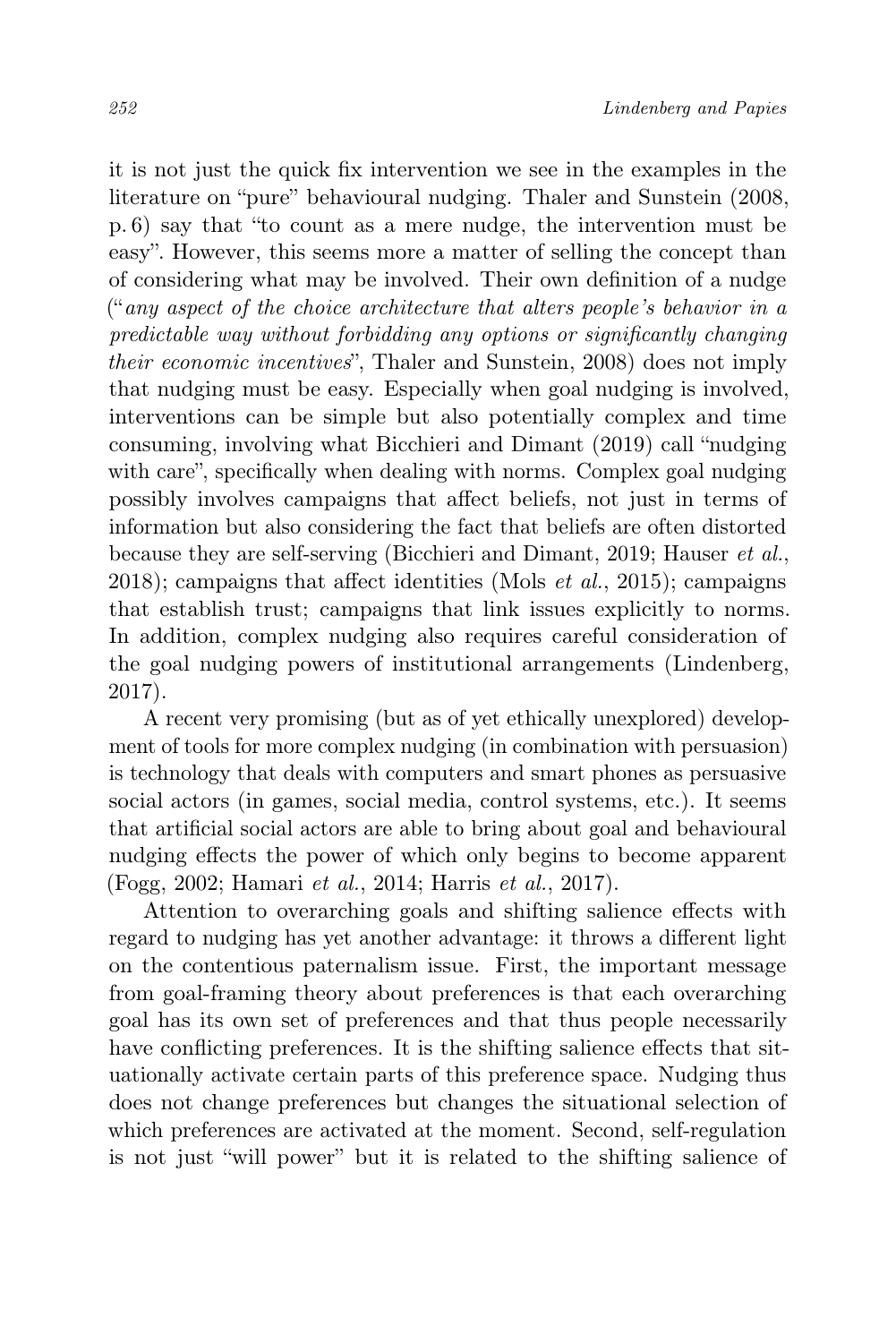overarching goals (Lindenberg, 2013). Apriorily, the hedonic goal needs least support in order to be salient (see also Stroebe et al., 2013), and the normative goal needs most support to be stronger than the other overarching goals. Without support from the social environment, people's normative goal would be pushed into the cognitive background and so would the preferences that belong to the normative goal (such as eating healthy food, getting up in time, helping somebody in need), lowering self-regulatory ability. In fact, most of the support for the normative goal comes from people's formal and informal institutional environments. For example, in many countries, much political effort goes into achieving legitimacy for formal rules (in terms of the procedure under which the rules are being decided upon, in terms of the explanation why the rules are necessary, in terms of the way the rules are being enforced, etc.) and for authority. Legitimacy of formal rules and of authority means that the rules are interpreted as norms and therefore covered by people's normative goal (i.e. they inspire a feeling of obligation) and that cues relating to their applicability trigger the normative goal in specific situations. This is goal nudging writ large (see Lindenberg, 2017 for many examples). It helps peacefully and constructively living together in society and it helps the individual to self-regulate by pushing the hedonic and/or gain goal into the background in situations in which the individual would otherwise have had preferences activated that it would later regret.

Thus, goal nudging directed at increasing self-regulation does not only not undermine (Sunstein, 2015) but also even increase human agency (in the sense of the ability to translate one's intentions into action). Indeed, many people agree with this perspective and are positive about nudging (Sunstein, 2016). For example, more than 83% of customer interviewed in a supermarket study (Kroese et al., 2016) were positive about being helped by the supermarket in making healthier food choices (for example, by placing the healthy food near the cash register). When goal nudging increases the salience of the normative goal, it at the same time increases one's self-regulatory ability and may thereby even reduce the need for behavioural nudging (Lindenberg, 2013). Still, there may be interventions that are directly focused on increasing people's self-regulatory ability (Hertwig and Grüne-Yanoff, 2017; Steverink,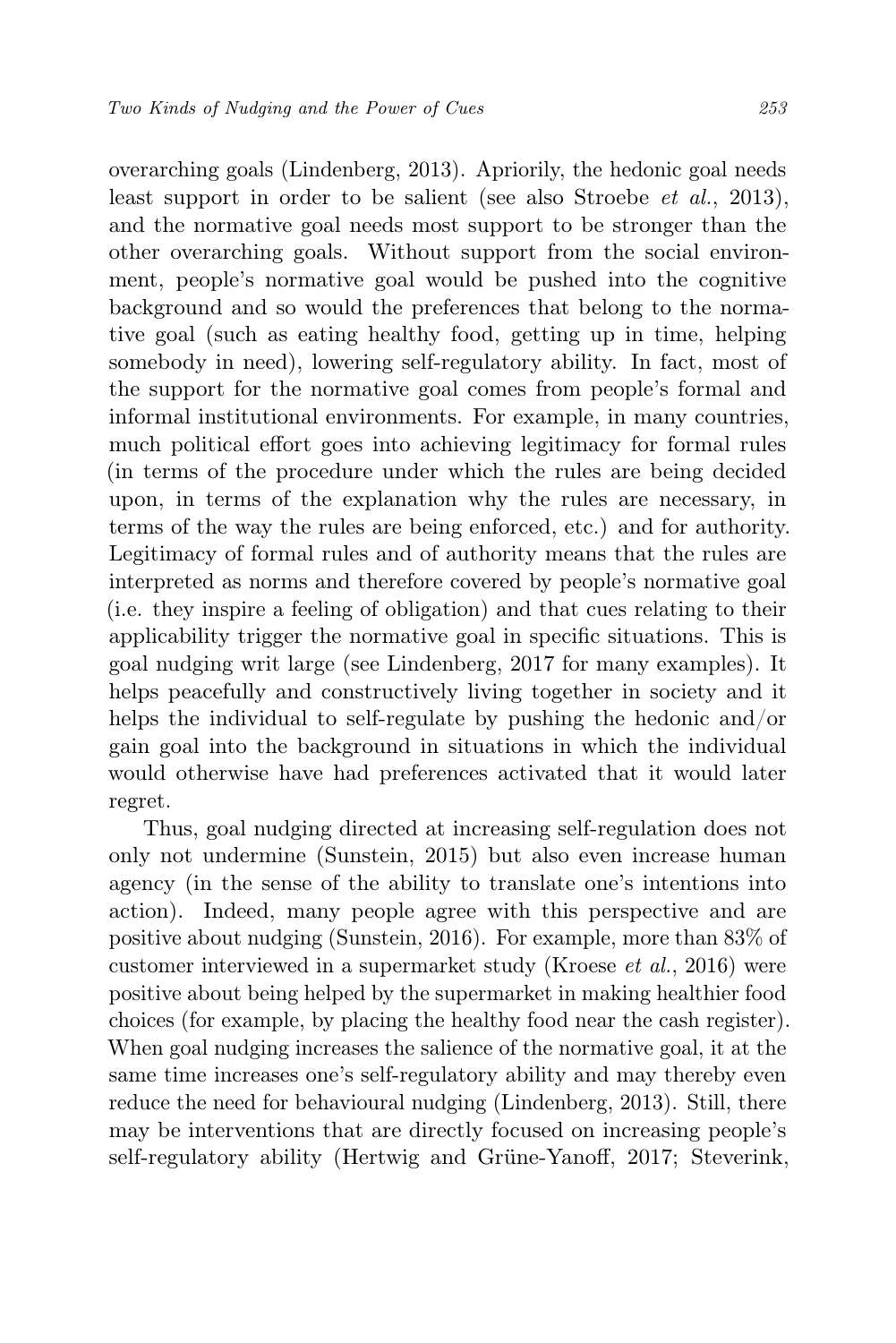2014) and such interventions are preferable to nudging interventions if there is marked heterogeneity of goals across the population and also if the nudging would require that people are unaware of it (Hertwig, 2017).

If nudging aids neither self-regulation nor the public good but serves extrinsic private goals (such as using the power of legitimation cues for exercising illegitimate authority, or using hedonic cues, such as sexy models, to make people buy a specific product), it is paternalistic and manipulative. Thaler (2015) stated himself that "many companies are nudging purely for their own profit and not in customers' best interests." Of course, it will not always be easy to judge the degree to which nudging contributes to self-regulation but, as a guiding principle, it will be a big help to look for the link with self-regulation, given the insight that people do have conflicting preferences and that the normative goal needs much support from the environment. In short, paying attention not only just to behavioural nudging but also explicitly to shifting salience effects and to the working of overarching goals gives us not only more insight into the workings of nudging, guiding policy and interventions, but also helps resolve some of the issues that have plagued the discussion about the ethicality of nudging as a toolkit for interventions.

## References

- Allcott, H. and S. Mullainathan. 2010. "Behavior and Energy Policy". Science. 327(5970): 1204–5.
- Allcott, H. and T. Rogers. 2014. "The Short-Run and Long-Run Effects of Behavioral Interventions: Experimental Evidence from Energy Conservation". American Economic Review. 104: 3003–37.
- Balliet, D. and J. Joiremanm. 2010. "Ego Depletion Reduces Proselfs' Concern with the Well-Being of Others". Group Processes  $\mathcal{B}$ Intergroup Relations. 13(2): 227–39.
- Bargh, J. A., P. M. Gollwitzer, A. Lee-Chai, K. Barndollar, and R. Trötschel. 2001. "Automated Will: Nonconscious Activation and Pursuit of Behavioral Goals". Journal of Personality and Social Psychology. 81: 1014–27.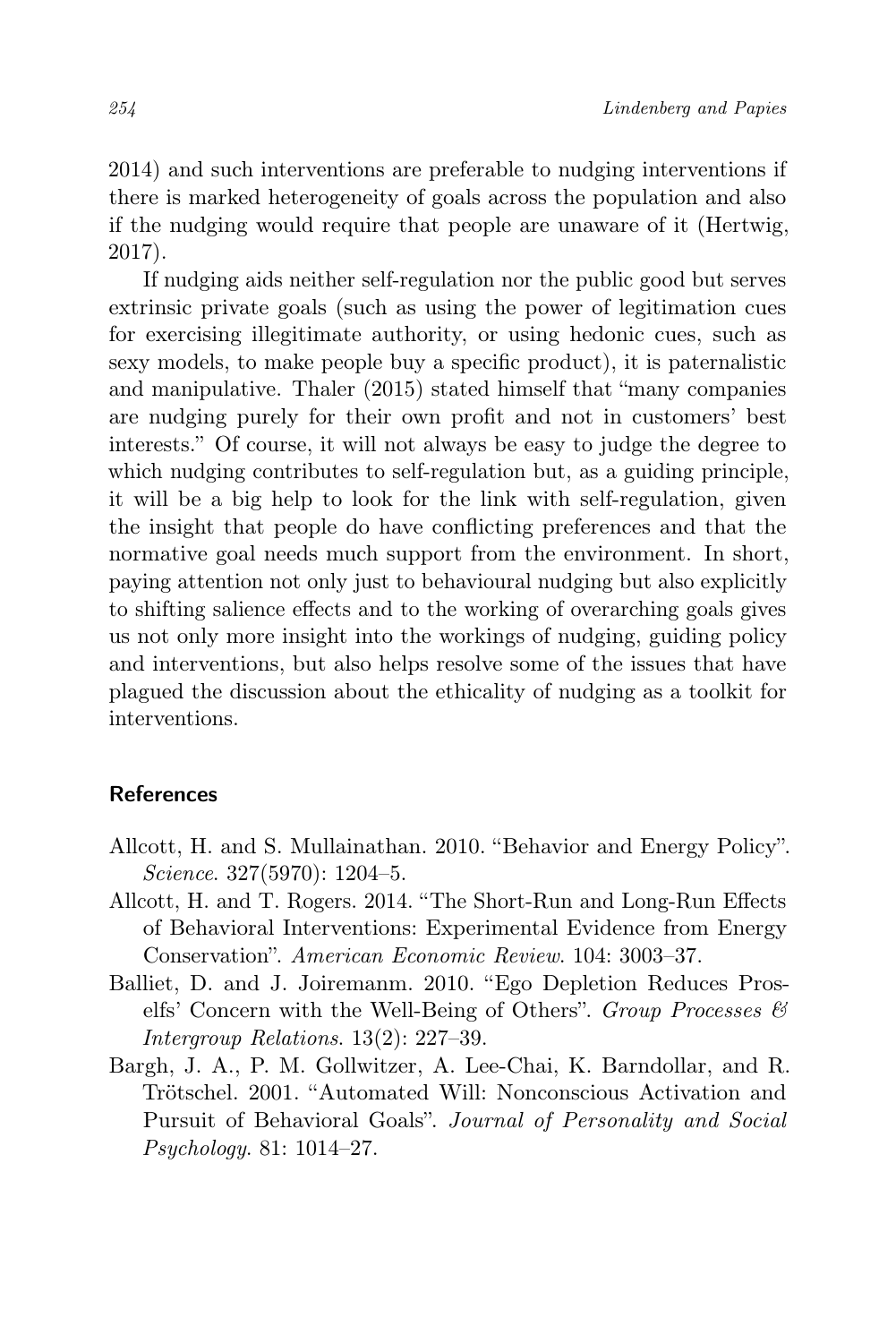- Beshears, J., J. J. Choi, D. Laibson, and B. C. Madrian. 2013. "Simplification and Saving". Journal of Economic Behavior & Organization.  $95(C): 130-45.$
- Best, M. and E. K. Papies. 2017. "Right Here Right Now: Situated Interventions to Change Consumer Habits". Journal of the Association for Consumer Research. 2(3): 333–58.
- Bicchieri, C. and E. Dimant. 2019. "Nudging with Care: The Risks and Benefits of Social Information. DOI: 10.13140/RG.2.2.10782.79688".
- Bolderdijk, J. W., M. Gorsira, K. Keizer, and L. Steg. 2013a. "Values Determine the (In)effectiveness of Informational Interventions in Promoting Pro-Environmental Behavior". PLoS ONE. December 18, DOI: 10.1371/journal.pone.0083911.
- Bolderdijk, J. W., L. Steg, E. S. Geller, P. K. Lehman, and T. Postmes. 2013b. "Comparing the Effectiveness of Monetary versus Moral Motives in Environmental Campaigning". Nature Climate Change. 3(4): 413–6.
- Bolton, G., E. Dimant, and U. Schmidt. 2019. "When a Nudge Backfires: Using Observation with Social and Economic Incentives to Promote Pro-Social Behavior (April 22, 2019)". Available at SRN: [https://ssrn.](https://ssrn.com/abstract=3294375) [com/abstract=3294375](https://ssrn.com/abstract=3294375) or [http://dx.doi.org/10.2139/ssrn.3294375.](http://dx.doi.org/10.2139/ssrn.3294375)
- Bryan, C. J., G. M. Waltona, T. Rogersb, and C. S. Dweck. 2011. "Motivating Voter Turnout by Invoking the Self". PNAS. 108(31): 12653–6.
- Bucher, T., C. Collins, M. E. Rollo, T. A. McCaffrey, N. De Vlieger, D. Van der Bend, H. Truby, and F. J. Perez-Cueto. 2016. "Nudging Consumers Towards Healthier Choices: A Systematic Review of Positional Influences on Food Choice". British Journal of Nutrition. 115(12): 2252–63.
- Choi, J. J., E. Haisley, J. Kurkoski, and C. Massey. 2017. "Small Cues Change Savings Choices". Journal of Economic Behavior & Organization. 142: 378–95.
- Chou, E. Y. 2015. "What's in a Name? The Toll e-Signatures Take on Individual Honesty". Journal of Experimental Social Psychology. 61(C): 84–95.
- Cialdini, R. B., L. Demaine, B. J. Sagarin, D. W. Barrett, K. Rhoads, and P. L. Winter. 2006. "Managing Social Norms for Persuasive Impact". Social Influence. 1: 3–15.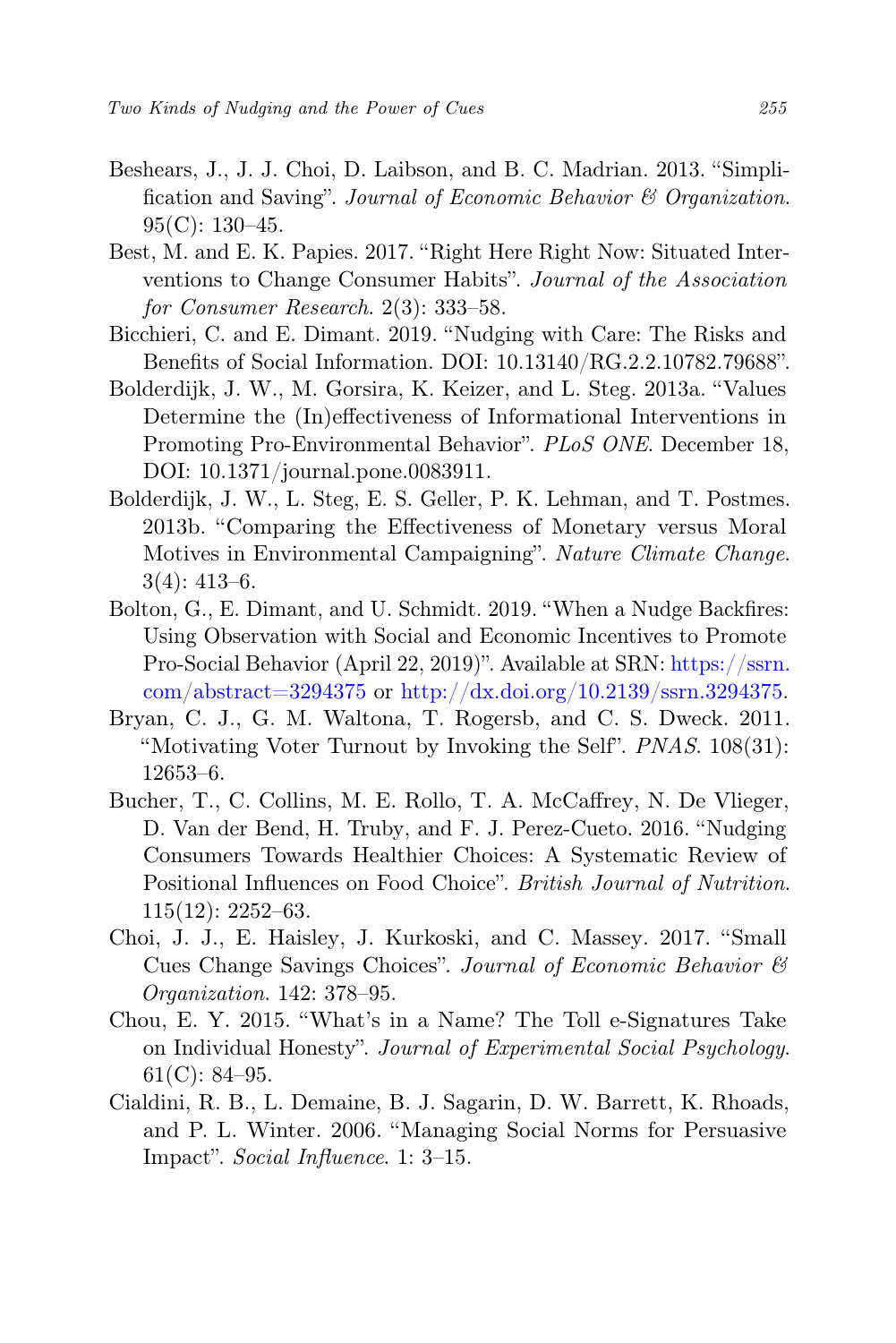- Cialdini, R. B., R. R. Reno, and C. A. Kallgren. 1990. "A Focus Theory of Normative Conduct — Recycling the Concept of Norms to Reduce Littering in Public Places". Journal of Personality and Social Psychology. 58: 1015–26.
- Costa, D. L. and M. E. Kahn. 2013. "Energy Conservation "Nudge" and Environmentalist Ideology: Evidence from a Randomized Residential Field Experiment". Journal of the European Economic Association. 11(3): 680–702.
- Cronqvist, H., R. H. Thaler, and F. Yu. 2018. "When Nudges are Forever: Inertia in the Swedish Premium Pension Plan". AEA Papers and Proceedings. 108: 153–8.
- Davis, G. F. and S. Kim. 2015. "Financialization of the Economy". Annual Review of Sociology. 41: 203–21.
- Ebeling, F. and S. Lotz. 2015. "Domestic Uptake of Green Energy Promoted by Opt-Out Tariffs". Nature Climate Change. 5(9): 868– 71.
- Evans, L., G. R. Maio, A. Corner, C. J. Hodgetts, S. Ahmed, and U. Hahn. 2012. "Self-Interest and Pro-Environmental Behaviour". Nature Climate Change. 3: 122–5.
- Fishbach, A., R. S. Friedman, and A. W. Kruglanski. 2003. "Leading Us Not Unto Temptation: Momentary Allurements Elicit Overriding Goal Activation". Journal of Personality and Social Psychology. 84(2): 296–309.
- Fogg, B. J. 2002. Persuasive Technology: Using Computers to Change What We Think and Do. San Francisco: Morgan Kaufmann.
- Förster, J., N. Liberman, and R. Friedman. 2007. "Seven Principles of Goal Activation: A Systematic Approach to Distinguishing Goal Priming From Priming of Non-Goal Constructs". Personality and Social Psychology Review. 11: 211–33.
- Förster, J., N. Liberman, and E. T. Higgins. 2005. "Accessibility from Active and Fulfilled Goals". Journal of Experimental Social Psychology.  $41(3)$ :  $220-39$ .
- Frankfurter Allgemeine. 2018. "Neue Organspenderegel würde die überhaupt helfen?" September 4, 2018.
- Gino, F. and C. Mogilner. 2014. "Time, Money, and Morality". *Psycho*logical Science. 25(2): 414–25.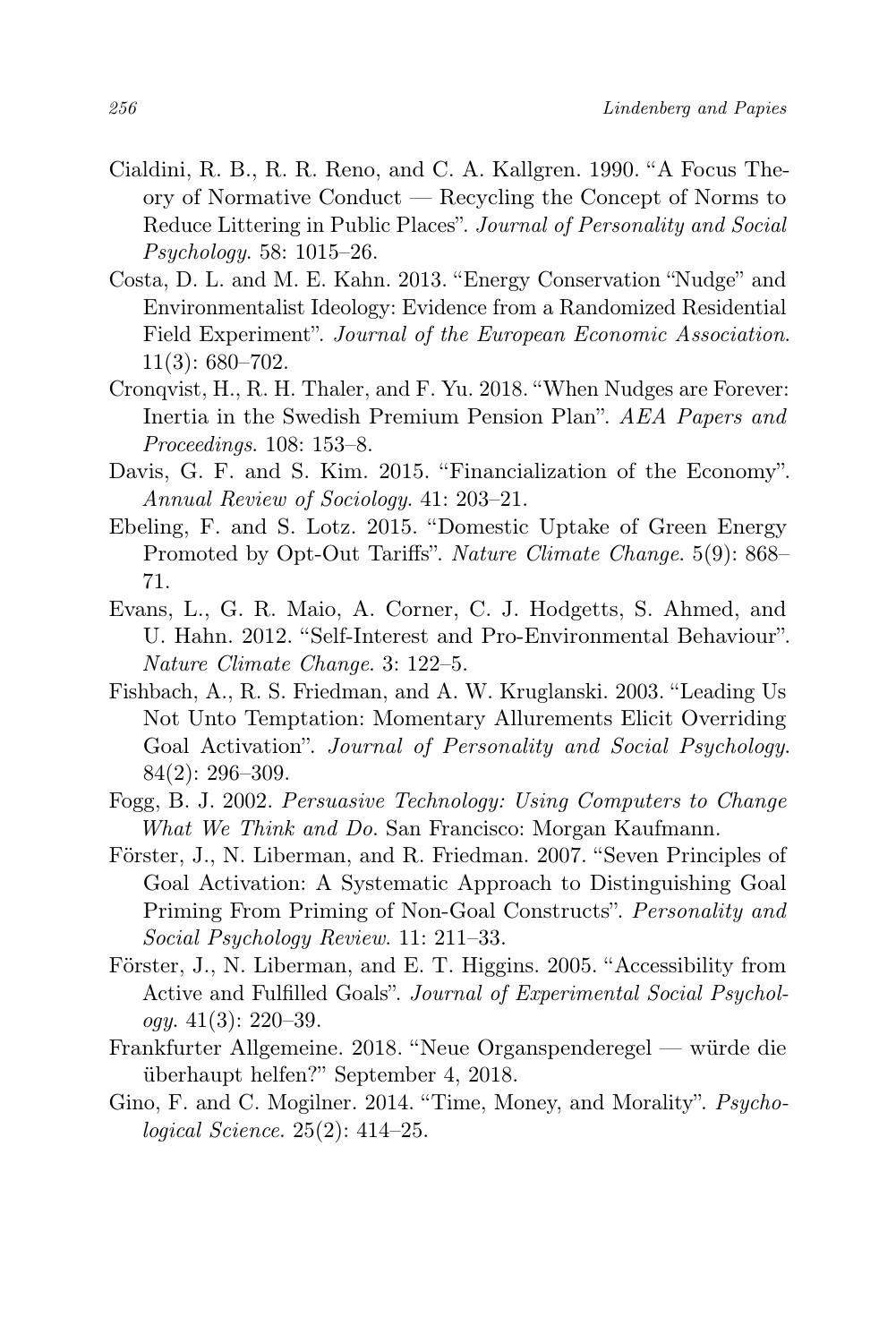- Goldstein, N., R. Cialdini, and V. Griskevicius. 2008. "A Room with a Viewpoint: Using Norm-Based Appeals to Motivate Conservation Behaviors in a Hotel Setting". Journal of Consumer Research. 35: 472–82.
- Hamari, J., J. Koivisto, and T. Pakkanen. 2014. "Do Persuasive Technologies Persuade? — A Review of Empirical Studies". In: Persuasive Technology. Ed. by A. Spagnolli, L. Chittaro, and L. Gamberini. Vol. 8462. PERSUASIVE 2014. Lecture Notes in Computer Science. Cham: Springer. 118–36.
- Hansen, P. G. 2016a. "The Definition of Nudge and Libertarian Paternalism: Does the Hand Fit the Glove?" European Journal of Risk Regulation. 7(1): 155–74.
- Hansen, P. G. 2016b. "What Is Nudging? Behavioral Science & Policy Association". August 2016.
- Hansen, P. G. and A. M. Jespersen. 2013. "Nudge and the Manipulation of Choice: A Framework for the Responsible Use of the Nudge Approach to Behaviour Change in Public Policy". European Journal of Risk Regulation. 4(1): 3–28.
- Harris, A., S. Islam, J. Qadir, and U. A. Khan. 2017. "Persuasive Technology for Human Development: Review and Case Study". arXiv:1708.08758v1 [cs.CY] 23 August.
- Hauser, O. P., F. Gino, and M. I. Norton. 2018. "Budging Beliefs, Nudging Behavior". *Mind & Society.* 17: 15–26.
- Hertwig, R. 2017. "When to Consider Boosting: Some Rules for Policy-Makers". Behavioural Public Policy. 1(2): 143–61.
- Hertwig, R. and T. Grüne-Yanoff. 2017. "Nudging and Boosting: Steering or Empowering Good Decisions". Perspectives on Psychological Science. 12(6): 973–86.
- Heyman, J. and D. Ariely. 2004. "Effort for Payment. A Tale of Two Markets". *Psychological Science*. 15: 787–93.
- Hollands, G. J., G. Bignardi, M. Johnston, M. P. Kelly, D. Ogilvie, M. Petticrew, and T. M. Marteau. 2017. "The TIPPME Intervention Typology for Changing Environments to Change Behaviour". Nature Human Behaviour. 1: 1–9. [https://doi.org/10.1038/s41562-017-0140.](https://doi.org/10.1038/s41562-017-0140)
- Holtan, M. T., S. L. Dieterlen, and W. C. Sullivan. 2015. "Social Life Under Cover: Tree Canopy and Social Capital in Baltimore, Maryland". Environment & Behavior.  $47(5)$ :  $502-25$ .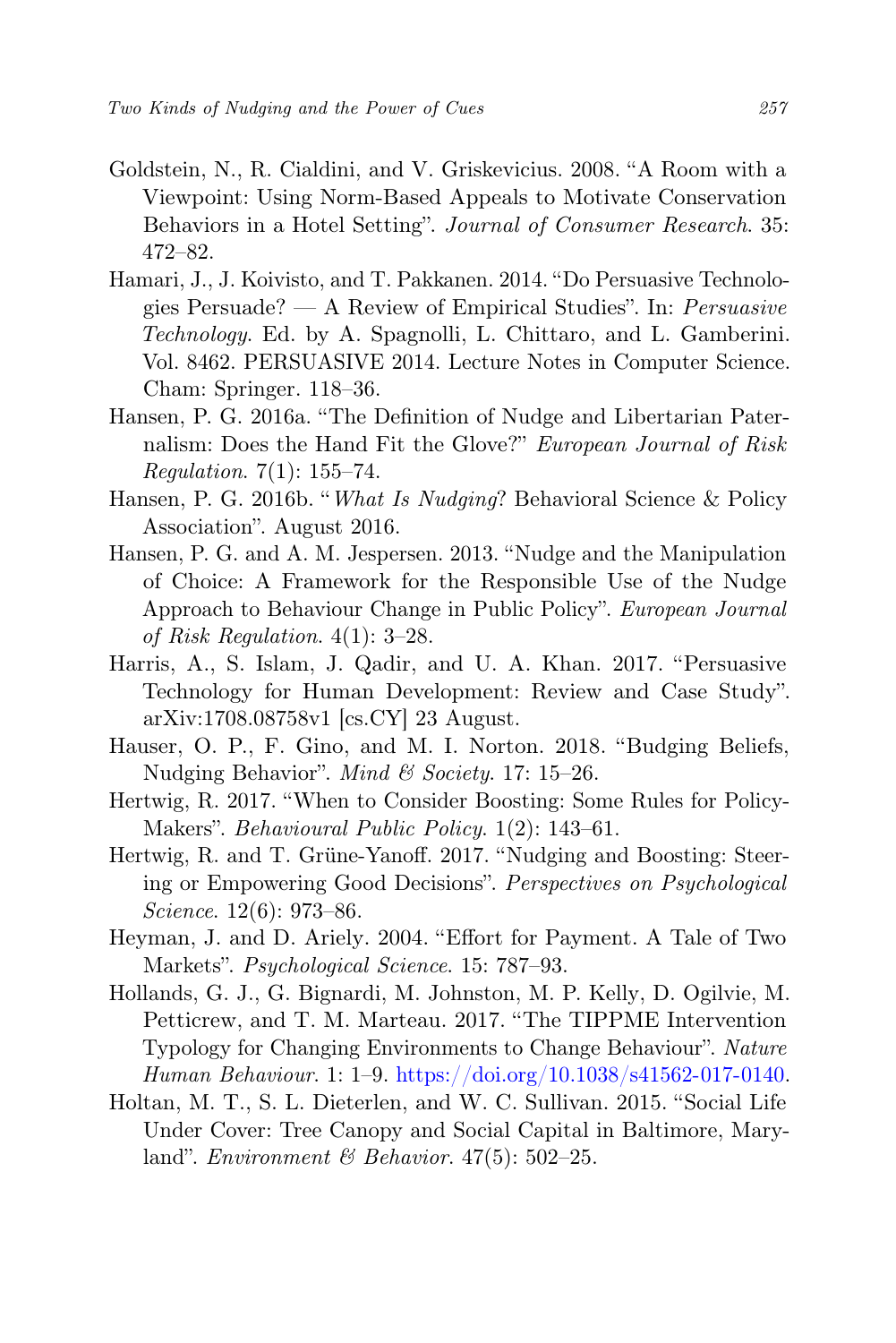- Kahneman, D. 2011. Thinking Fast and Slow. New York: Farrar, Straus and Giroux.
- Karakostas, A. and D. J. Zizzo. 2016. "Compliance and the Power of Authority". Journal of Economic Behavior & Organization. 124: 67–80.
- Kasperbauer, T. J. 2017. "The Permissibility of Nudging for Sustainable Energy Consumption". Energy Policy. 111: 52–7.
- Kay, A. C. and L. Ross. 2003. "The Perceptual Push: The Interplay of Implicit Cues and Explicit Situational Construals on Behavioral Intentions in the Prisoner's Dilemma". Journal of Experimental Social Psychology. 39: 634–43.
- Keizer, K., S. Lindenberg, and L. Steg. 2008. "The Spreading of Disorder". Science. 322: 1681–5.
- Keizer, K., S. Lindenberg, and L. Steg. 2011. "The Reversal Effect of Prohibition Signs". Group Processes Intergroup Relations. 14: 681–8.
- Keizer, K., S. Lindenberg, and L. Steg. 2013. "The Importance of Demonstratively Restoring Order". PLoS ONE. 8(6): e65137. DOI:10.1371/journal.pone.0065137.
- Keller, P. A., B. Harlam, G. Loewenstein, and K. G. Volpp. 2011. "Enhanced Active Choice: A New Method to Motivate Behavior Change". Journal of Consumer Psychology. 21: 376–83.
- Keuschnigg, M. and T. Wolbring. 2015. "Disorder, Social Capital, and Norm Violation: Three Field Experiments on the Broken Windows Thesis". Rationality & Society. 27: 96–126.
- Knowles, D., K. Brown, and S. Aldrovandi. 2019. "Exploring the Underpinning Mechanisms of the Proximity Effect within a Competitive Food Environment". Appetite. 134: 94–102.
- Kondo, M. C., D. Keene, B. C. Hohl, J. M. MacDonald, and C. C. Branas. 2015. "A Difference-in-Differences Study of the Effects of a New Abandoned Building Remediation Strategy on Safety". PLoS ONE. 10(7): e0129582. DOI:10.1371/journal.pone.0129582.
- Kroese, F. M., D. R. Marchiori, and D. T. de Ridder. 2016. "Nudging Healthy Food Choices: A Field Experiment at the Train Station". Journal of Public Health. 3: e133–e137.
- Kroher, M. and T. Wolbring. 2015. "Social Control, Social Learning, and Cheating: Evidence from Lab and Online Experiments on Dishonesty". Social Science Research. 53: 311–24.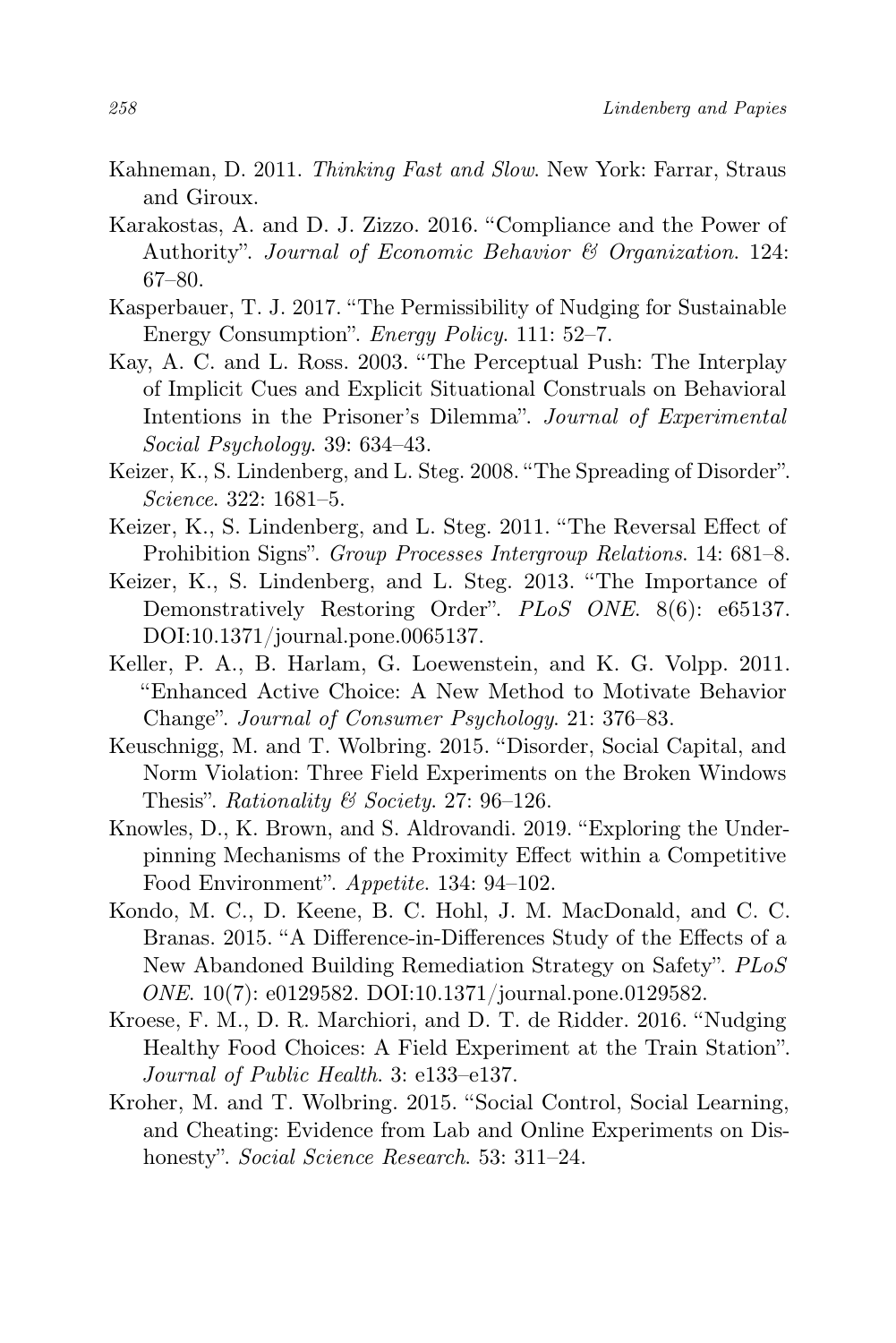- Kruglanski, A. W. and C. Köpetz. 2009. "What is So Special (and Non-Special) About Goals? A View from the Cognitive Perspective". In: The Psychology of Goals. Ed. by G. B. Moskowitz and H. Grant. New York: Guilford Press. 25–55.
- Leonard, T. C. 2008. "Review of R. H. Thaler and C. R. Sunstein, Nudge: Improving Decisions About Health, Wealth, and Happiness". Constitutional Political Economy. 19: 356–60.
- Lindenberg, S. 2012. "How Cues in the Environment Affect Normative Behavior". In: Environmental Psychology: An Introduction. Ed. by L. Steg, A. E. van den Berg, and J. I. M. de Groot. New York: Wiley. 119–28.
- Lindenberg, S. 2013. "Social Rationality, Self-Regulation and Well-Being: The Regulatory Significance of Needs, Goals, and the Self". In: Handbook of Rational Choice Social Research. Ed. by R. Wittek, T. A. B. Snijders, and V. Nee. Stanford: Stanford University Press. 72–112.
- Lindenberg, S. 2015. "Social Rationality and Weak Solidarity: A Coevolutionary Approach to Social Order". In: Order on the Edge of Chaos: Social Psychology and the Problem of Social Order. Ed. by Edward J. Lawler, Shane R. Thye, and Jeongkoo Yoon. Cambridge: Cambridge University Press. 43–62.
- Lindenberg, S. 2017. "The Dependence of Human Cognitive and Motivational Processes on Institutional Systems". In: Social Dilemmas, Institutions and the Evolution of Cooperation. Festschrift for Andreas Diekmann. Ed. by Ben Jann and Wojtek Przepiorka. Berlin: De Gruyter. 85–106.
- Lindenberg, S. and L. Steg. 2007. "Normative, Gain and Hedonic Goal Frames Guiding Environmental Behavior". Journal of Social Issues. 65(1): 117–37.
- Lindenberg, S. and L. Steg. 2013. "Goal-Framing Theory and Norm-Guided Environmental Behavior". In: Encouraging Sustainable Behavior. Ed. by H. van Trijp. New York: Psychology Press. 37–54.
- Lindenberg, S., L. Steg, M. Milovanovic, and A. Schipper. 2018. "Moral Hypocrisy and the Hedonic Shift: A Goal-Framing Approach". Rationality  $\mathcal B$  Society. 30(4): 393-419.
- Loewenstein, G. 1996. "Out of Control: Visceral Influences on Behavior". Organizational Behavior and Human Decision Processes. 65(3): 272– 92.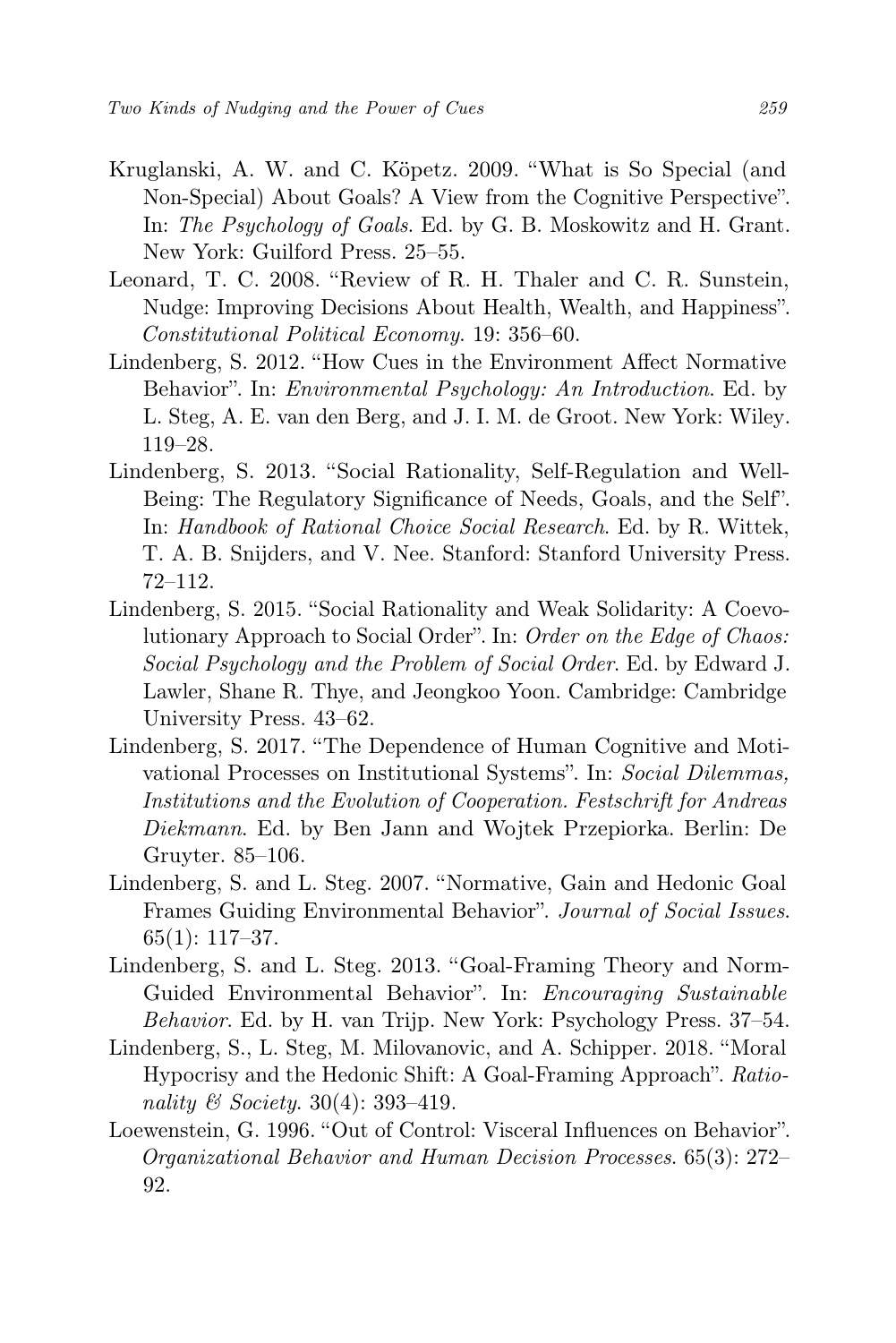- Maas, J., D. T. D. De Ridder, E. De Vet, and J. De Wit. 2012. "Do Distant Foods Decrease Intake? The Effect of Food Accessibility on Eating Behavior". *Psychology* & Health. 27(S2): 59–73.
- Maas, J., S. M. E. van Dillen, R. A. Verheij, and P. P. Groenewegen. 2009. "Social Contact as a Possible Mechanism Behind the Relation Between Green Space and Health". Health and Place. 15(2): 586–95.
- Manesi, Z., P. A. M. Van Lange, and T. V. Pollet. 2016. "Eyes Wide Open: Only Eyes That Pay Attention Promote Prosocial Behavior". Evolutionary Psychology. 14(2): 1474704916640780.
- Marchiori, D., E. K. Papies, and O. Klein. 2014. "The Portion Size Effect on Food Intake. An Anchoring and Adjustment Process?" Appetite. 81: 108–15. [https://doi.org/10.1016/j.appet.2014.06.018.](https://doi.org/10.1016/j.appet.2014.06.018)
- Meder, B., N. Fleischhut, and M. Osman. 2018. "Beyond the Confines of Choice Architecture: A Critical Analysis". Journal of Economic Psychology. 68: 36–44.
- Mols, F., A. Haslam, J. Jetten, and N. K. Steffens. 2015. "Why a Nudge is Not Enough: A Social Identity Critique of Governance by Stealth". European Journal of Political Research. 54: 81–98.
- Nawrotzki, R. J. 2012. "The Politics of Environmental Concern: A Cross-National Analysis". Organization & Environment. 25(3): 286– 307.
- Nolan, J., W. Schultz, R. Cialdini, N. Goldstein, and V. Griskevicius. 2008. "Normative Influence is Underdetected". Personality and Social Psychology Bulletin. 34: 913–23.
- Olander, F. and J. Thogersen. 2014. "Informing versus Nudging in Environmental Policy". Journal of Consumer Policy. 37(3): 341–56.
- Östervall, L. W. 2017. "Nudging to Prudence? The Effect of Reminders on Antibiotics Prescriptions". Journal of Economic Behavior & Organization. 135: 39–52.
- Papies, E. K. 2016a. "Goal Priming as a Situated Intervention Tool". Current Opinion in Psychology. 12: 12–6.
- Papies, E. K. 2016b. "Health Goal Priming as a Situated Intervention Tool: How to Benefit from Nonconscious Motivational Routes to Health Behaviour". Health Psychology Review. 10(4): 408–24.
- Papies, E. K. and H. Aarts. 2016. "Automatic Self-Regulation: From Habit to Goal Pursuit". In: Handbook of Self-Regulation: Research, Theory, and Applications. New York, NY: Guilford Press. 203–22.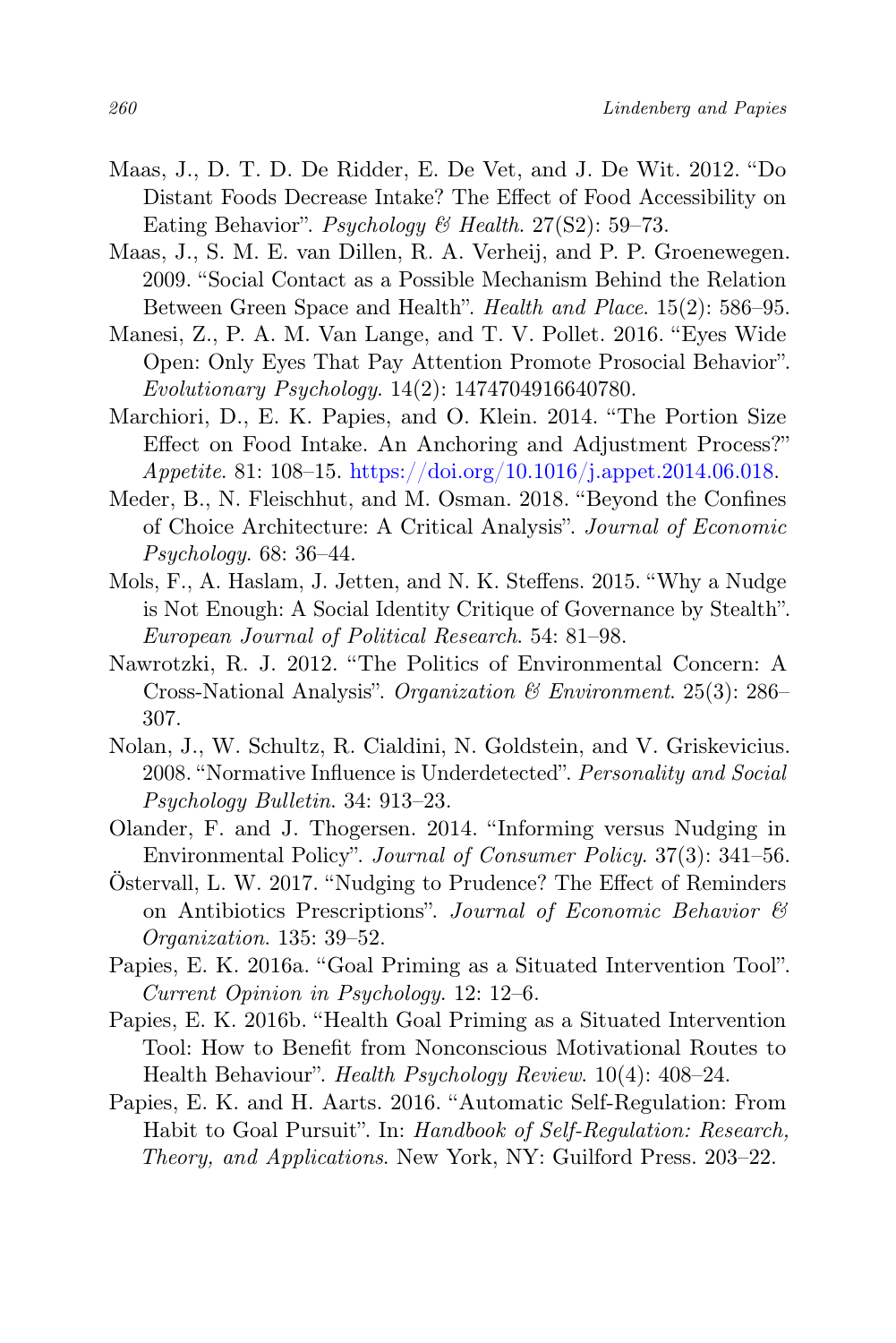- Park, C. W., E. S. Iyer, and D. C. Smith. 1989. "The Effects of Situational Factors on In-Store Grocery Shopping Behavior: The Role of Store Environment and Time Available for Shopping". Journal of Consumer Research. 15: 422–33.
- Pichert, D. and K. V. Katsikopoulos. 2008. "Green Defaults: Information Presentation and Pro-Environmental Behaviour". Journal of Environmental Psychology. 28: 63–73.
- Rezvani, Z., J. Jansson, and M. Bengtsson. 2018. "Consumer Motivations for Sustainable Consumption: The Interaction of Gain, Normative and Hedonic Motivations on Electric Vehicle Adoption". Business Strategy and the Environment, Online: 1–12. DOI: 10.1002/bse.2074.
- Rozin, P., S. Scott, M. Dingley, J. H. Urbanek, H. Jiang, and M. Kaltenbach. 2011. "Nudge to Nobesity I. Minor Changes in Accessibility Decrease Food Intake". Judgment  $\mathcal B$  Decision Making. 6: 323–32.
- Schubert, C. 2017. "Green Nudges: Do They Work? Are They Ethical?" Ecological Economics. 132(C): 329–42.
- Schultz, P. W. and S. R. Stein. 2009. "Litter in America. Executive Summary 2009". National Litter Research. [https://www.kab.org/](https://www.kab.org/sites/default/files/News%26Info_Research_LitterinAmerica_ExecutiveSummary_Final.pdf) sites/default/files/News%26Info\_Research\_LitterinAmerica ExecutiveSummary Final.pdf (accessed August 8, 2018).
- Schwartz, D., W. Bruine de Bruin, B. Fischhoff, and L. Lave. 2015. "Advertising Energy Saving Programs: The Potential Environmental Cost of Emphasizing Monetary Savings?" Journal of Experimental Psychology. 21(2): 158–66.
- Shu, L. L., N. Mazar, F. Gino, D. Ariely, and M. H. Bazerman. 2012. "When to Sign on the Dotted Line?" PNAS. 109: 15197–200.
- Steg, L., S. Lindenberg, and K. Keizer. 2016. "Intrinsic Motivation, Norms and Environmental Behaviour: The Dynamics of Overarching Goals". International Review of Environmental and Resource Economics. 9(1–2): 179–207.
- Steverink, N. 2014. "Successful Development and Ageing: Theory and Intervention". In: Oxford Handbook of Clinical Geropsychology. Ed. by N. A. Pachana and K. Laidlaw. Oxford: Oxford University Press. 84–103.
- Stroebe, W., G. M. van Koningsbruggen, E. K. Papies, and H. Aarts. 2013. "Why Most Dieters Fail but Some Succeed: A Goal Conflict Model of Eating Behavior". Psychological Review. 120(1): 110–38.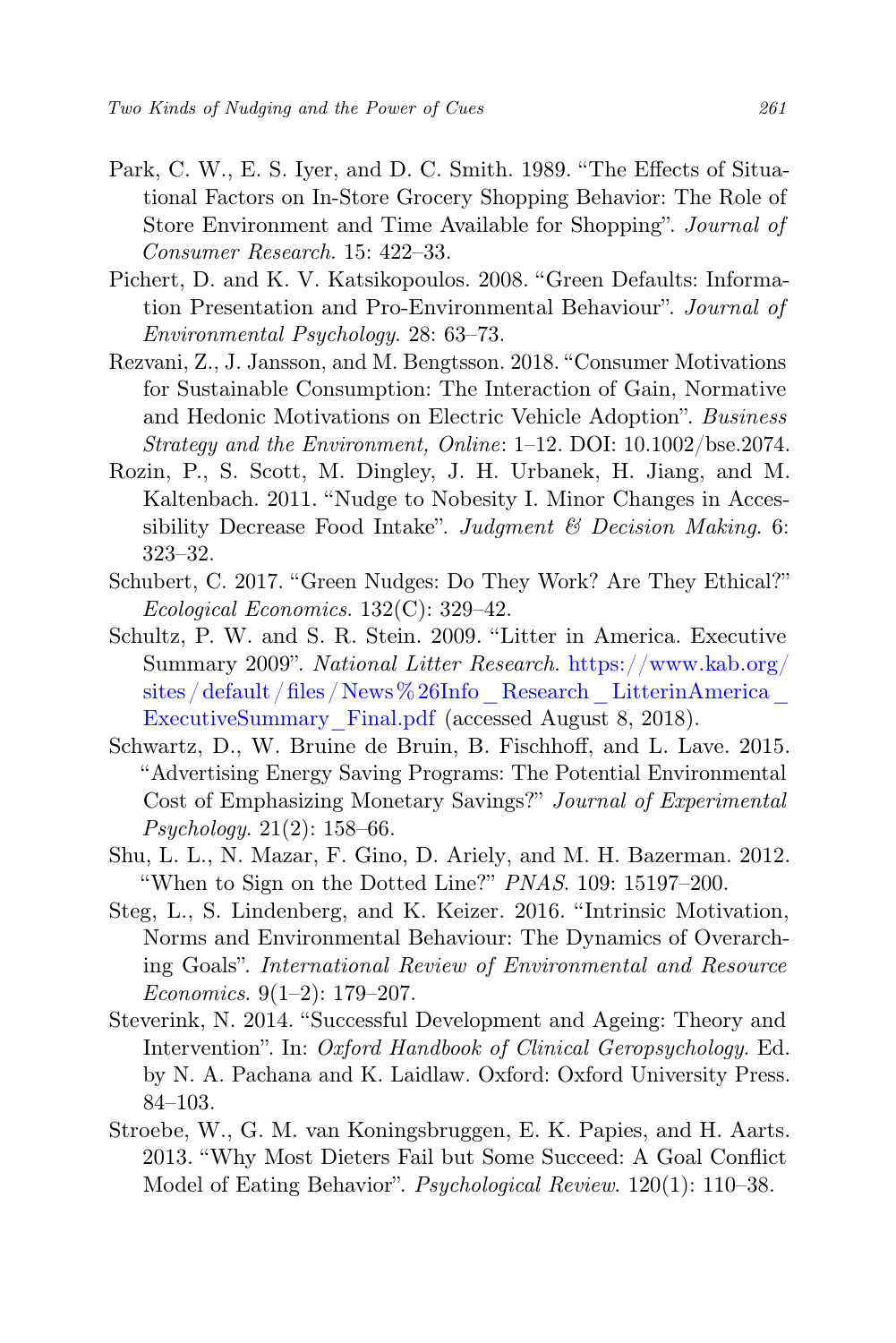- Sudarshan, A. 2017. "Nudges in the Marketplace: The Response of Household Electricity Consumption to Information and Monetary Incentives". Journal of Economic Behavior & Organization. 134: 320–35.
- Sunstein, C. R. 2014a. "Nudges.gov: Behavioral Economics and Regulation". In: Oxford Handbook of Behavioral Economics and the Law. Ed. by Eyal Zamir and Doron Teichman. Oxford: Oxford University Press.
- Sunstein, C. R. 2014b. "Nudging: A Very Short Guide". Journal of Consumer Policy. 37: 583–8.
- Sunstein, C. R. 2015. "Nudges Do Not Undermine Human Agency". Journal of Consumer Policy. 38: 207–10.
- Sunstein, C. R. 2016. The Ethics of Influence. New York: Cambridge University Press.
- Taufik, D., J. W. Bolderdijk, and L. Steg. 2016. "Going Green? The Relative Importance of Feelings Over Calculation in Driving Environmental Intent in the Netherlands and the United States". Energy Research & Social Science. 22: 52–62.
- Thaler, R. 2015. "The Power of Nudges, for Good and Bad". New York Times, Nov.1, 2015, Page BU6.
- Thaler, R. and C. Sunstein. 2008. Nudge: Improving Decisions About Health, Wealth and Happiness. New Haven, CT: Yale University Press.
- Troy, A., J. M. Grove, and J. O'Neil-Dunne. 2012. "The Relationship Between Tree Canopy and Crime Rates Across an Urban–Rural Gradient in the Greater Baltimore Region". Landscape and Urban Planning. 106: 262–70.
- van der Laan, L. N., E. K. Papies, I. T. Hooge, and P. A. Smeets. 2017. "Goal-Directed Visual Attention Drives Health Goal Priming: An Eye-Tracking Experiment". Health Psychology. 36(1): 82–90.
- Van Nieuw-Amerongen, M. E., S. P. J. Kremers, N. K. De Vries, and G. Kok. 2011. "The Use of Prompts, Increased Accessibility, Visibility, and Aesthetics of the Stairwell to Promote Stair Use in a University Building". Environment and Behavior. 43(1): 131–9.
- Versluis, I. and E. K. Papies. 2016. "The Role of Social Norms in the Portion Size Effect: Reducing Normative Relevance Reduces the Effect of Portion Size on Consumption Decisions". Frontiers in Psychology. 7(756): 1–12.